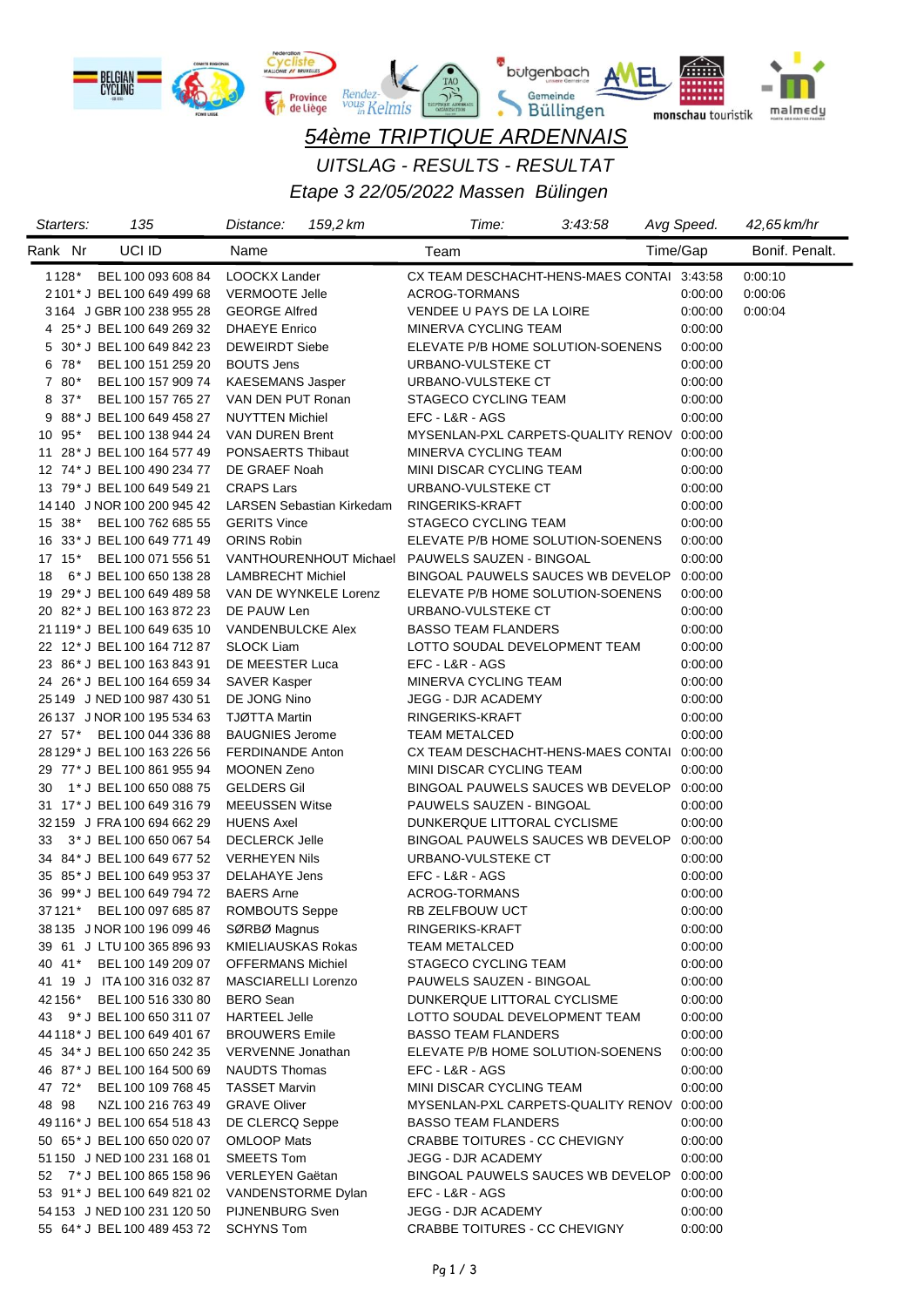

*UITSLAG - RESULTS - RESULTAT*

| Starters:    | 135                           | 159,2 km<br>Distance:        | Time:                                      | 3:43:58 | Avg Speed. | 42,65 km/hr    |
|--------------|-------------------------------|------------------------------|--------------------------------------------|---------|------------|----------------|
| Rank Nr      | UCI ID                        | Name                         | Team                                       |         | Time/Gap   | Bonif. Penalt. |
|              | 56 130 * J BEL 100 163 797 45 | DEJONGHE Len                 | CX TEAM DESCHACHT-HENS-MAES CONTAI 0:00:00 |         |            |                |
|              | 57 152 J NED 100 226 965 66   | <b>STAM Maikel</b>           | JEGG - DJR ACADEMY                         |         | 0:00:00    |                |
|              | 58 24* J BEL 100 165 022 09   | VAN SCHOOR Matthew           | MINERVA CYCLING TEAM                       |         | 0:00:00    |                |
|              | 59 115 * J BEL 100 956 028 77 | VAN ASBROECK Maarten         | <b>BASSO TEAM FLANDERS</b>                 |         | 0:00:00    |                |
|              | 60 76* J BEL 100 233 596 04   | <b>HASSERT Sven</b>          | MINI DISCAR CYCLING TEAM                   |         | 0:00:00    |                |
|              | 61 18* J BEL 100 650 344 40   | <b>VANDERLINDEN Lukas</b>    | PAUWELS SAUZEN - BINGOAL                   |         | 0:00:00    |                |
|              | 62 52* J BEL 100 650 327 23   | <b>HEREMANS Joppe</b>        | VDM-TRAWOBO CYCLING TEAM                   |         | 0:00:00    |                |
|              | 63 39 * J BEL 100 650 374 70  | <b>HUYGHE Stan</b>           | STAGECO CYCLING TEAM                       |         | 0:00:00    |                |
| 64 40*       | BEL 100 162 669 81            | VAN LAER Jan                 | STAGECO CYCLING TEAM                       |         | 0:00:00    |                |
| 65 27*       | BEL 100 161 395 68            | <b>CAETHOVEN Kenneth</b>     | MINERVA CYCLING TEAM                       |         | 0:00:00    |                |
|              | 66 35* J BEL 100 649 838 19   | <b>VIDTS Obie</b>            | ELEVATE P/B HOME SOLUTION-SOENENS          |         | 0:00:00    |                |
|              | 67 55* J BEL 100 647 060 54   | <b>STALMANS Jasper</b>       | VDM-TRAWOBO CYCLING TEAM                   |         | 0:00:00    |                |
|              | 68 23* J BEL 100 649 510 79   | <b>DEBAELE Jorre</b>         | MINERVA CYCLING TEAM                       |         | 0:00:00    |                |
|              | 69 102 * J BEL 100 164 137 94 | <b>HAEX Joris</b>            | ACROG-TORMANS                              |         | 0:00:00    |                |
|              | 70 62* J BEL 100 163 227 57   | <b>KUYPERS Gerben</b>        | <b>TEAM METALCED</b>                       |         | 0:00:00    |                |
| 71 1 45      | SUI 100 165 721 29            | <b>GACHET Guillaume</b>      | ELITE FONDATION COGEA                      |         | 0:00:00    |                |
|              | 72 120* J BEL 100 724 588 79  | <b>DECOTTIGNIES Jordy</b>    | RB ZELFBOUW UCT                            |         | 0:00:00    |                |
|              | 73 42* J BEL 100 765 296 47   | <b>GEERINCKX Wout</b>        | STAGECO CYCLING TEAM                       |         | 0:00:00    |                |
| 74 142*      | BEL 101 170 191 64            | <b>COHEN Alexis</b>          | ELITE FONDATION COGEA                      |         | 0:00:00    |                |
| 75 155*      | BEL 100 164 415 81            | MATTHYS Louka                | DUNKERQUE LITTORAL CYCLISME                |         | 0:00:00    |                |
|              | 76 100* J BEL 100 164 960 44  | <b>VANHEEL Elias</b>         | ACROG-TORMANS                              |         | 0:00:00    |                |
| 77 123*      | BEL 100 098 024 38            | RAYMACKERS Cedric            | RB ZELFBOUW UCT                            |         | 0.00:00    |                |
|              | 78 163 J FRA 100 261 397 63   | <b>GROLIER Lucas</b>         | VENDEE U PAYS DE LA LOIRE                  |         | 0:00:00    |                |
|              | 79 117* J BEL 100 164 740 18  | <b>STOCKX Aaron</b>          | <b>BASSO TEAM FLANDERS</b>                 |         | 0:00:00    |                |
|              | 80 83* J BEL 100 649 328 91   | DE WEERT Robbe               | URBANO-VULSTEKE CT                         |         | 0.00:00    |                |
|              | 81 8* J BEL 100 649 972 56    | <b>DEBRUYNE Ramses</b>       | LOTTO SOUDAL DEVELOPMENT TEAM              |         | 0:00:00    |                |
|              | 82 14* J BEL 100 650 167 57   | VAN RAEMDONCK Cédric         | LOTTO SOUDAL DEVELOPMENT TEAM              |         | 0:00:00    |                |
|              | 83 31 * J BEL 100 649 872 53  | DE JAEGER Arthur             | ELEVATE P/B HOME SOLUTION-SOENENS          |         | 0:00:00    |                |
| 84 113*      | BEL 100 111 430 58            | <b>RIETJENS Sander</b>       | <b>BASSO TEAM FLANDERS</b>                 |         | 0:00:00    |                |
|              | 85 125 * J BEL 100 920 390 38 | <b>COPPENS Michiel</b>       | RB ZELFBOUW UCT                            |         | 0:00:00    |                |
|              | 86 114 * J BEL 100 163 931 82 | DE VET Sander                | <b>BASSO TEAM FLANDERS</b>                 |         | 0:00:00    |                |
|              | 87 81 * J BEL 100 650 169 59  | VAN CAUWENBERGHE Arne        | URBANO-VULSTEKE CT                         |         | 0:00:00    |                |
|              | 88 165 J FRA 100 694 446 07   | <b>MARAIS Benjamin</b>       | VENDEE U PAYS DE LA LOIRE                  |         | 0:00:00    |                |
|              | 89 56* J BEL 100 164 002 56   | <b>EECKHOUT Arthur</b>       | VDM-TRAWOBO CYCLING TEAM                   |         | 0:00:00    |                |
| $90\,60*$    | BEL 100 114 272 87            | <b>HEYNS Nils</b>            | <b>TEAM METALCED</b>                       |         | 0:00:00    |                |
| 91 45*       | BEL 100 164 674 49            | <b>SCHERPENBERGH Tristan</b> | VP CONSULTING CYCLING TEAM                 |         | 0:00:00    |                |
|              | 92 132* J BEL 100 649 859 40  | VAN DE PUTTE Victor          | CX TEAM DESCHACHT-HENS-MAES CONTAI 0:00:00 |         |            |                |
|              | 93 103 * J BEL 100 650 025 12 | <b>BEECKMAN Gauthier</b>     | ACROG-TORMANS                              |         | 0.00:00    |                |
|              | 94 133* J BEL 100 650 019 06  | <b>CLYNEN Rhune</b>          | CX TEAM DESCHACHT-HENS-MAES CONTAI 0:00:00 |         |            |                |
|              | 95 160 J FRA 100 694 663 30   | LABBE Benjamin               | DUNKERQUE LITTORAL CYCLISME                |         | 0:00:00    |                |
|              | 96 168 J FRA 100 690 967 20   | <b>VADIC Baptiste</b>        | VENDEE U PAYS DE LA LOIRE                  |         | 0:00:14    |                |
|              | 97 59 * J BEL 100 165 109 96  | <b>VERWILT Mauro</b>         | <b>TEAM METALCED</b>                       |         | 0:00:24    |                |
| 98 157*      | BEL 100 143 054 60            | <b>LEYMAN Celestin</b>       | DUNKERQUE LITTORAL CYCLISME                |         | 0:00:31    |                |
| 99           | 5* J BEL 100 730 496 70       | <b>DETALLE Noah</b>          | BINGOAL PAUWELS SAUCES WB DEVELOP 0:00:39  |         |            |                |
| 100 107*     | BEL 100 506 467 14            | DELAHAYE Aurélien            | ROYAL CYCLISTS PESANT CLUB LIEGEOIS        |         | 0:00:39    |                |
|              | 101 89* J BEL 100 650 181 71  | <b>THONNON Senne</b>         | EFC - L&R - AGS                            |         | 0:00:39    |                |
| $102 \t 51*$ | BEL 100 156 805 37            | WANTE Jari                   | VDM-TRAWOBO CYCLING TEAM                   |         | 0:00:39    |                |
|              | 103 32* J BEL 100 649 754 32  | <b>LADANG Miguel</b>         | ELEVATE P/B HOME SOLUTION-SOENENS          |         | 0:00:41    |                |
|              | 104 48* J BEL 100 164 939 23  | VAN DYCK Ward                | VP CONSULTING CYCLING TEAM                 |         | 0:00:41    |                |
|              | 105 93* J BEL 100 649 871 52  | VAN LOOVEREN Thijs           | MYSENLAN-PXL CARPETS-QUALITY RENOV 0:00:41 |         |            |                |
| 106143       | SUI 101 069 441 00            | <b>CLEMENCIO Raphael</b>     | ELITE FONDATION COGEA                      |         | 0:00:41    |                |
| 107 127*     | BEL 100 033 416 32            | <b>MEEUSEN Tom</b>           | CX TEAM DESCHACHT-HENS-MAES CONTAI 0:00:41 |         |            |                |
| 108 36*      | BEL 100 154 713 79            | <b>PUT Lars</b>              | STAGECO CYCLING TEAM                       |         | 0:00:41    |                |
|              | 109 16 J NED 100 233 561 66   | <b>KAMP Ryan</b>             | PAUWELS SAUZEN - BINGOAL                   |         | 0:00:41    |                |
| $110 \t 44*$ | BEL 100 156 738 67            | VAN DER EYCKEN Brent         | VP CONSULTING CYCLING TEAM                 |         | 0:00:59    |                |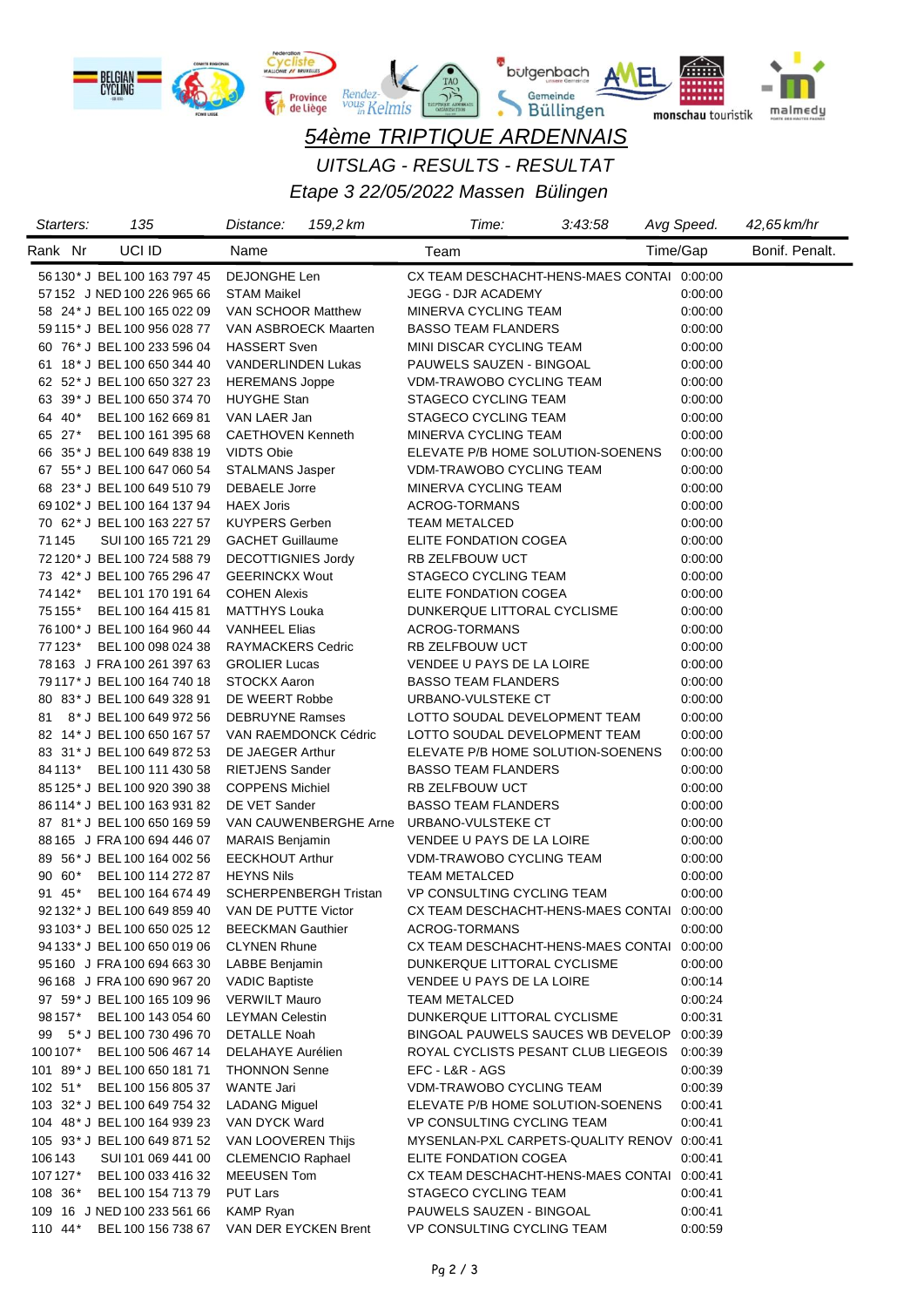

*UITSLAG - RESULTS - RESULTAT*

| Starters:    | 135                          | Distance:            | 159.2 km | Time:                                      | 3:43:58 | Avg Speed. | 42.65 km/hr    |
|--------------|------------------------------|----------------------|----------|--------------------------------------------|---------|------------|----------------|
| Rank Nr      | UCI ID                       | Name                 |          | Team                                       |         | Time/Gap   | Bonif, Penalt. |
| $111 \t 43*$ | BEL 100 131 020 54           | DEVALCKENEER Sieben  |          | VP CONSULTING CYCLING TEAM                 |         | 0:00:59    |                |
|              | 112 138 J NOR 100 207 440 38 | <b>WÆHRE Magnus</b>  |          | RINGERIKS-KRAFT                            |         | 0:01:37    |                |
| 113          | 4* J BEL 100 462 348 30      | LELEU Audric         |          | BINGOAL PAUWELS SAUCES WB DEVELOP          |         | 0:04:32    |                |
| 114          | 2* J BEL 100 728 696 16      | I OWIF Théo          |          | BINGOAL PAUWELS SAUCES WB DEVELOP          |         | 0.04:32    |                |
|              | 115 167 J CAN 100 617 591 73 | <b>COWAN Quentin</b> |          | VENDEE U PAYS DE LA LOIRE                  |         | 0.04:40    |                |
|              | 116 13* J BEL 100 164 821 02 | VAN BOVEN Luca       |          | LOTTO SOUDAL DEVELOPMENT TEAM              |         | 0.04:40    |                |
|              | 117 92* J BEL 100 649 493 62 | PERMENTIER Emano     |          | MYSENLAN-PXL CARPETS-QUALITY RENOV 0:06:10 |         |            |                |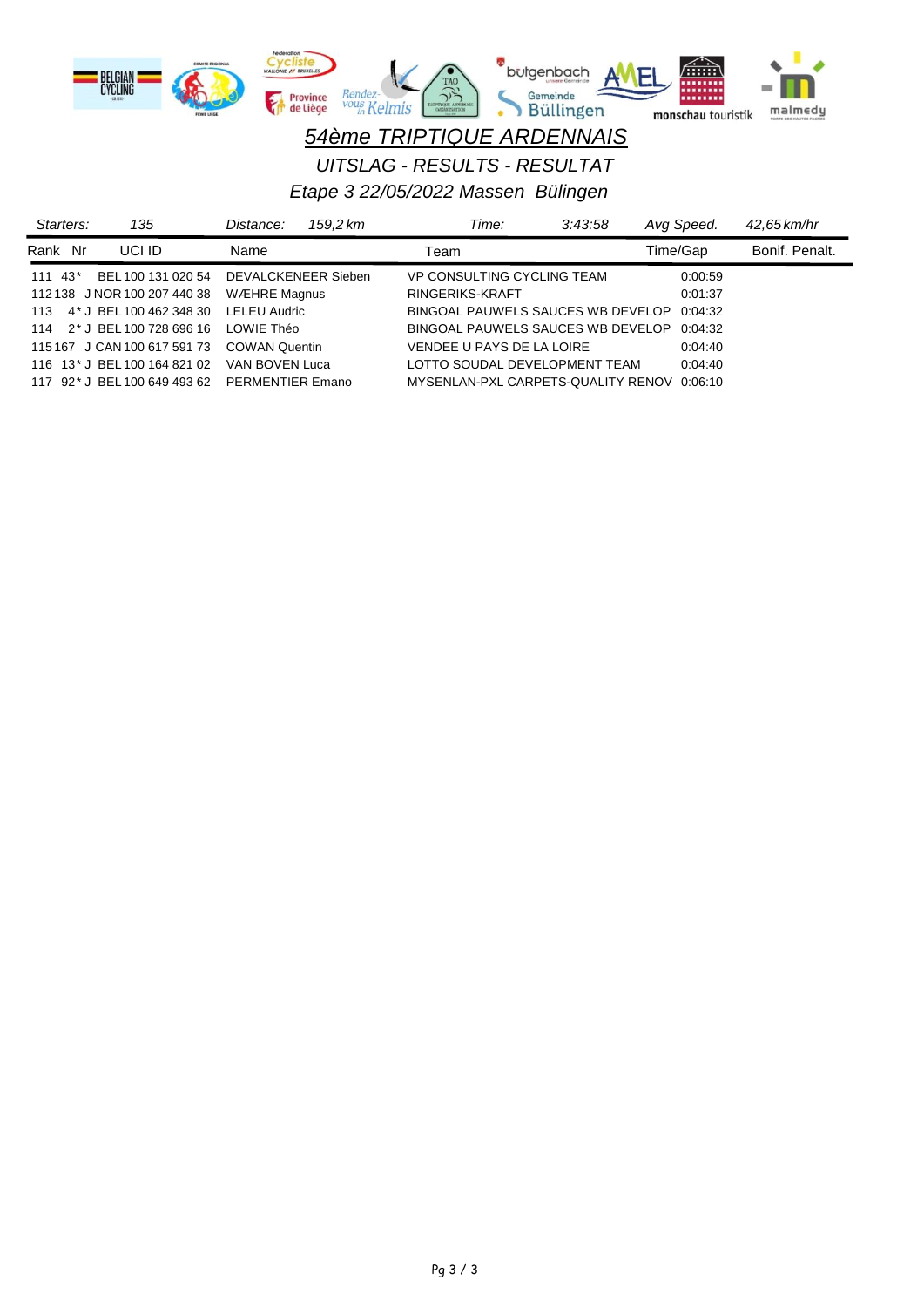

*Ploegen klassement-Classement par équipes- Team Classification*

| Rank | Team                                  | Time       | Places | 1st rider         |
|------|---------------------------------------|------------|--------|-------------------|
| 1    | URBANO-VULSTEKE CT                    | 3 11:11:54 | 26     | 6                 |
| 2    | MINERVA CYCLING TEAM                  | 3 11:11:54 | 39     | 4                 |
| 3    | ELEVATE P/B HOME SOLUTION-SOENENS     | 3 11:11:54 | 40     | 5                 |
| 4    | <b>STAGECO CYCLING TEAM</b>           | 3 11:11:54 | 63     | 8                 |
| 5    | EFC - L&R - AGS                       | 3 11:11:54 | 67     | 9                 |
| 6    | RINGERIKS-KRAFT                       | 3 11:11:54 | 78     | 14                |
| 7    | BINGOAL PAUWELS SAUCES WB DEVELOPMEN  | 3 11:11:54 | 81     | 18                |
| 8    | CX TEAM DESCHACHT-HENS-MAES CONTAINE  | 3 11:11:54 | 85     |                   |
| 9    | <b>MINI DISCAR CYCLING TEAM</b>       | 3 11:11:54 | 88     | $12 \overline{ }$ |
| 10   | PAUWELS SAUZEN - BINGOAL              | 3 11:11:54 | 89     | 17                |
| 11   | <b>ACROG-TORMANS</b>                  | 3 11:11:54 | 107    | 2                 |
| 12   | <b>BASSO TEAM FLANDERS</b>            | 3 11:11:54 | 114    | 21                |
| 13   | <b>JEGG - DJR ACADEMY</b>             | 3 11:11:54 | 130    | 25                |
| 14   | <b>TEAM METALCED</b>                  | 3 11:11:54 | 136    | 27                |
| 15   | LOTTO SOUDAL DEVELOPMENT TEAM         | 3 11:11:54 | 146    | 22                |
| 16   | DUNKERQUE LITTORAL CYCLISME           | 3 11:11:54 | 149    | 32                |
| 17   | VENDEE U PAYS DE LA LOIRE             | 3 11:11:54 | 169    | 3                 |
| 18   | <b>RB ZELFBOUW UCT</b>                | 3 11:11:54 | 186    | 37                |
| 19   | <b>VDM-TRAWOBO CYCLING TEAM</b>       | 3 11:11:54 | 218    | 62                |
| 20   | MYSENLAN-PXL CARPETS-QUALITY RENOVATI | 3 11:12:35 | 163    | 10                |
| 21   | ELITE FONDATION COGEA                 | 3 11:12:35 | 251    | 71                |
| 22   | <b>VP CONSULTING CYCLING TEAM</b>     | 3 11:13:34 | 305    | 91                |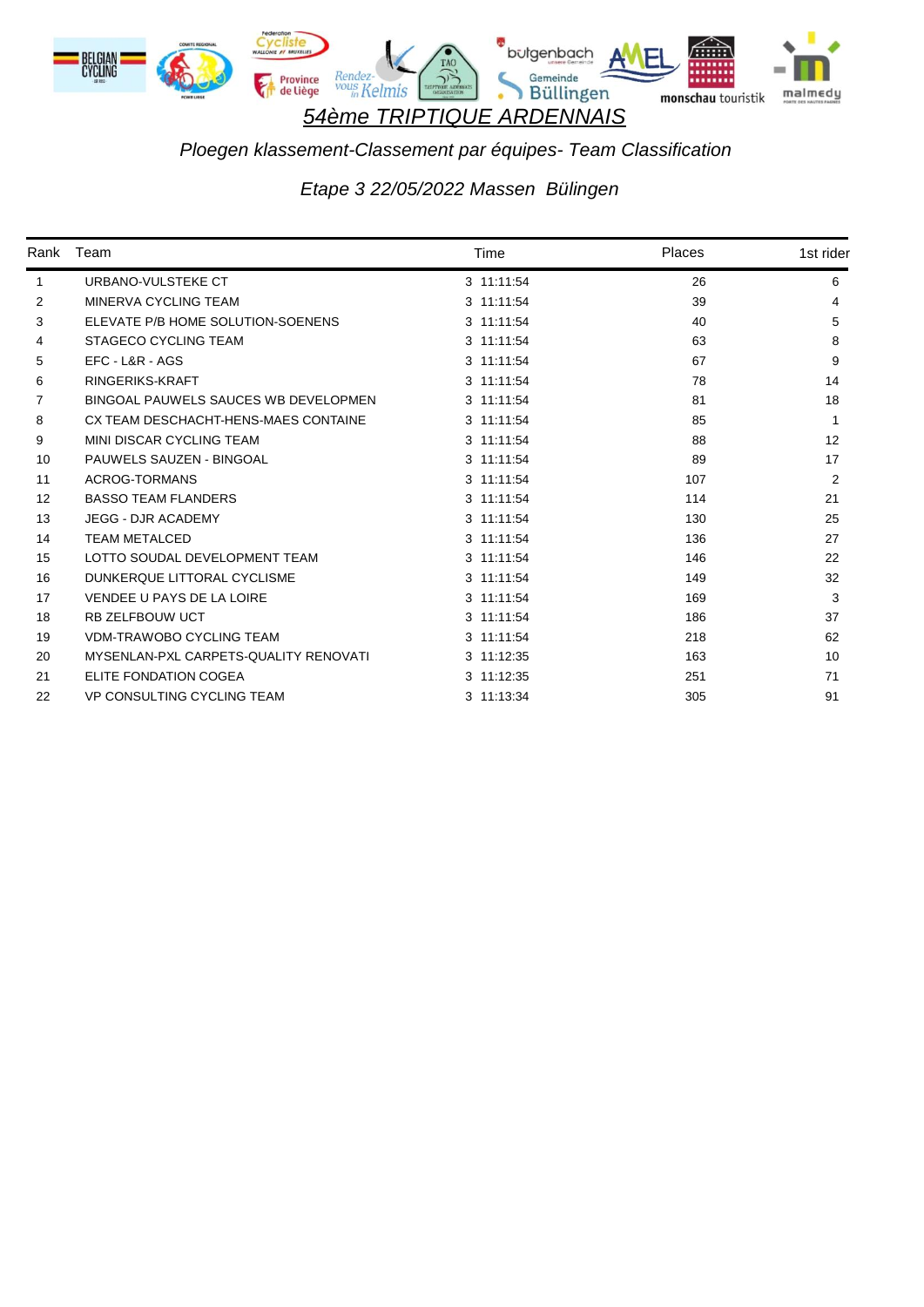

*Jongerenklassement - Classement du meilleur Jeune - Youth Classification*

| Rank Nr          |                                                                              | Name                                                            | Team                                                                           | Time               |
|------------------|------------------------------------------------------------------------------|-----------------------------------------------------------------|--------------------------------------------------------------------------------|--------------------|
| $\mathbf{1}$     | 101 BEL 100 649 499 68 VERMOOTE Jelle                                        |                                                                 | ACROG-TORMANS                                                                  | 3:43:58            |
| 2                | 164 GBR 100 238 955 28 GEORGE Alfred                                         |                                                                 | VENDEE U PAYS DE LA LOIRE                                                      | 3:43:58            |
| 3                | 25 BEL 100 649 269 32 DHAEYE Enrico                                          |                                                                 | MINERVA CYCLING TEAM                                                           | 3:43:58            |
| 4                | 30 BEL 100 649 842 23 DEWEIRDT Siebe                                         |                                                                 | ELEVATE P/B HOME SOLUTION-SOENENS                                              | 3:43:58            |
| 5                | 88 BEL 100 649 458 27 NUYTTEN Michiel                                        |                                                                 | EFC - L&R - AGS                                                                | 3:43:58            |
| 6                | 28 BEL 100 164 577 49 PONSAERTS Thibaut                                      |                                                                 | MINERVA CYCLING TEAM                                                           | 3:43:58            |
| $\boldsymbol{7}$ | 74 BEL 100 490 234 77 DE GRAEF Noah                                          |                                                                 | MINI DISCAR CYCLING TEAM                                                       | 3:43:58            |
| 8                | 79 BEL 100 649 549 21 CRAPS Lars                                             |                                                                 | URBANO-VULSTEKE CT                                                             | 3:43:58            |
| 9                | 33 BEL 100 649 771 49 ORINS Robin                                            | 140NOR 100 200 945 42 LARSEN Sebastian Kirkedam RINGERIKS-KRAFT |                                                                                | 3:43:58            |
| 10<br>11         | 6 BEL 100 650 138 28 LAMBRECHT Michiel                                       |                                                                 | ELEVATE P/B HOME SOLUTION-SOENENS<br>BINGOAL PAUWELS SAUCES WB DEVELOPMENT TEA | 3:43:58            |
| 12               |                                                                              | 29 BEL 100 649 489 58 VAN DE WYNKELE Lorenz                     | ELEVATE P/B HOME SOLUTION-SOENENS                                              | 3:43:58<br>3:43:58 |
| 13               | 82 BEL 100 163 872 23 DE PAUW Len                                            |                                                                 | URBANO-VULSTEKE CT                                                             | 3:43:58            |
| 14               | 119 BEL 100 649 635 10 VANDENBULCKE Alex                                     |                                                                 | <b>BASSO TEAM FLANDERS</b>                                                     | 3:43:58            |
| 15               | 12 BEL 100 164 712 87 SLOCK Liam                                             |                                                                 | LOTTO SOUDAL DEVELOPMENT TEAM                                                  | 3:43:58            |
| 16               | 86 BEL 100 163 843 91 DE MEESTER Luca                                        |                                                                 | EFC - L&R - AGS                                                                | 3:43:58            |
| 17               | 26 BEL 100 164 659 34 SAVER Kasper                                           |                                                                 | MINERVA CYCLING TEAM                                                           | 3:43:58            |
| 18               | 149 NED 100 987 430 51 DE JONG Nino                                          |                                                                 | <b>JEGG - DJR ACADEMY</b>                                                      | 3:43:58            |
| 19               | 137NOR 100 195 534 63 TJØTTA Martin                                          |                                                                 | RINGERIKS-KRAFT                                                                | 3:43:58            |
| 20               | 129 BEL 100 163 226 56 FERDINANDE Anton                                      |                                                                 | CX TEAM DESCHACHT-HENS-MAES CONTAINERS                                         | 3:43:58            |
| 21               | 77 BEL 100 861 955 94 MOONEN Zeno                                            |                                                                 | MINI DISCAR CYCLING TEAM                                                       | 3:43:58            |
| 22               | 1 BEL 100 650 088 75 GELDERS Gil                                             |                                                                 | BINGOAL PAUWELS SAUCES WB DEVELOPMENT TEA                                      | 3:43:58            |
| 23               | 17 BEL 100 649 316 79 MEEUSSEN Witse                                         |                                                                 | PAUWELS SAUZEN - BINGOAL                                                       | 3:43:58            |
| 24               | 159 FRA 100 694 662 29 HUENS Axel                                            |                                                                 | DUNKERQUE LITTORAL CYCLISME                                                    | 3:43:58            |
| 25               | 3 BEL 100 650 067 54 DECLERCK Jelle                                          |                                                                 | BINGOAL PAUWELS SAUCES WB DEVELOPMENT TEA                                      | 3:43:58            |
| 26               | 84 BEL 100 649 677 52 VERHEYEN Nils                                          |                                                                 | URBANO-VULSTEKE CT                                                             | 3:43:58            |
| 27<br>28         | 85 BEL 100 649 953 37 DELAHAYE Jens                                          |                                                                 | EFC - L&R - AGS                                                                | 3:43:58            |
| 29               | 99 BEL 100 649 794 72 BAERS Arne<br>135NOR 100 196 099 46 SØRBØ Magnus       |                                                                 | ACROG-TORMANS<br>RINGERIKS-KRAFT                                               | 3:43:58<br>3:43:58 |
| 30               | 61 LTU 100 365 896 93 KMIELIAUSKAS Rokas                                     |                                                                 | <b>TEAM METALCED</b>                                                           | 3:43:58            |
| 31               | 19 ITA 100 316 032 87 MASCIARELLI Lorenzo                                    |                                                                 | PAUWELS SAUZEN - BINGOAL                                                       | 3:43:58            |
| 32               | 9 BEL 100 650 311 07 HARTEEL Jelle                                           |                                                                 | LOTTO SOUDAL DEVELOPMENT TEAM                                                  | 3:43:58            |
| 33               | 118 BEL 100 649 401 67 BROUWERS Emile                                        |                                                                 | <b>BASSO TEAM FLANDERS</b>                                                     | 3:43:58            |
| 34               | 34 BEL 100 650 242 35 VERVENNE Jonathan                                      |                                                                 | ELEVATE P/B HOME SOLUTION-SOENENS                                              | 3:43:58            |
| 35               | 87 BEL 100 164 500 69 NAUDTS Thomas                                          |                                                                 | EFC - L&R - AGS                                                                | 3:43:58            |
| 36               | 116 BEL 100 654 518 43 DE CLERCQ Seppe                                       |                                                                 | <b>BASSO TEAM FLANDERS</b>                                                     | 3:43:58            |
| 37               | 65 BEL 100 650 020 07 OMLOOP Mats                                            |                                                                 | CRABBE TOITURES - CC CHEVIGNY                                                  | 3:43:58            |
| 38               | 150 NED 100 231 168 01 SMEETS Tom                                            |                                                                 | <b>JEGG - DJR ACADEMY</b>                                                      | 3:43:58            |
| 39               | 7 BEL 100 865 158 96 VERLEYEN Gaëtan                                         |                                                                 | BINGOAL PAUWELS SAUCES WB DEVELOPMENT TEA                                      | 3:43:58            |
| 40               |                                                                              | 91 BEL 100 649 821 02 VANDENSTORME Dylan                        | EFC - L&R - AGS                                                                | 3:43:58            |
| 41               | 153 NED 100 231 120 50 PIJNENBURG Sven                                       |                                                                 | <b>JEGG - DJR ACADEMY</b>                                                      | 3:43:58            |
| 42               | 64 BEL 100 489 453 72 SCHYNS Tom                                             |                                                                 | CRABBE TOITURES - CC CHEVIGNY                                                  | 3:43:58            |
| 43<br>44         | 130 BEL 100 163 797 45 DEJONGHE Len<br>152 NED 100 226 965 66 STAM Maikel    |                                                                 | CX TEAM DESCHACHT-HENS-MAES CONTAINERS<br><b>JEGG - DJR ACADEMY</b>            | 3:43:58<br>3:43:58 |
| 45               |                                                                              | 24 BEL 100 165 022 09 VAN SCHOOR Matthew                        | MINERVA CYCLING TEAM                                                           | 3:43:58            |
| 46               |                                                                              | 115 BEL 100 956 028 77 VAN ASBROECK Maarten                     | <b>BASSO TEAM FLANDERS</b>                                                     | 3:43:58            |
| 47               | 76 BEL 100 233 596 04 HASSERT Sven                                           |                                                                 | MINI DISCAR CYCLING TEAM                                                       | 3:43:58            |
| 48               |                                                                              | 18 BEL 100 650 344 40 VANDERLINDEN Lukas                        | PAUWELS SAUZEN - BINGOAL                                                       | 3:43:58            |
| 49               | 52 BEL 100 650 327 23 HEREMANS Joppe                                         |                                                                 | VDM-TRAWOBO CYCLING TEAM                                                       | 3:43:58            |
| 50               | 39 BEL 100 650 374 70 HUYGHE Stan                                            |                                                                 | STAGECO CYCLING TEAM                                                           | 3:43:58            |
| 51               | 35 BEL 100 649 838 19 VIDTS Obie                                             |                                                                 | ELEVATE P/B HOME SOLUTION-SOENENS                                              | 3:43:58            |
| 52               | 55 BEL 100 647 060 54 STALMANS Jasper                                        |                                                                 | VDM-TRAWOBO CYCLING TEAM                                                       | 3:43:58            |
| 53               | 23 BEL 100 649 510 79 DEBAELE Jorre                                          |                                                                 | MINERVA CYCLING TEAM                                                           | 3:43:58            |
| 54               | 102 BEL 100 164 137 94 HAEX Joris                                            |                                                                 | ACROG-TORMANS                                                                  | 3:43:58            |
| 55               | 62 BEL 100 163 227 57 KUYPERS Gerben                                         |                                                                 | <b>TEAM METALCED</b>                                                           | 3:43:58            |
| 56               | 120 BEL 100 724 588 79 DECOTTIGNIES Jordy                                    |                                                                 | RB ZELFBOUW UCT                                                                | 3:43:58            |
| 57               | 42 BEL 100 765 296 47 GEERINCKX Wout                                         |                                                                 | STAGECO CYCLING TEAM                                                           | 3:43:58            |
| 58<br>59         | 100 BEL 100 164 960 44 VANHEEL Elias<br>163 FRA 100 261 397 63 GROLIER Lucas |                                                                 | ACROG-TORMANS<br>VENDEE U PAYS DE LA LOIRE                                     | 3:43:58            |
| 60               | 117 BEL 100 164 740 18 STOCKX Aaron                                          |                                                                 | <b>BASSO TEAM FLANDERS</b>                                                     | 3:43:58<br>3:43:58 |
| 61               | 83 BEL 100 649 328 91 DE WEERT Robbe                                         |                                                                 | URBANO-VULSTEKE CT                                                             | 3:43:58            |
| 62               | 8 BEL 100 649 972 56 DEBRUYNE Ramses                                         |                                                                 | LOTTO SOUDAL DEVELOPMENT TEAM                                                  | 3:43:58            |
| 63               |                                                                              | 14 BEL 100 650 167 57 VAN RAEMDONCK Cédric                      | LOTTO SOUDAL DEVELOPMENT TEAM                                                  | 3:43:58            |
| 64               | 31 BEL 100 649 872 53 DE JAEGER Arthur                                       |                                                                 | ELEVATE P/B HOME SOLUTION-SOENENS                                              | 3:43:58            |
| 65               | 125 BEL 100 920 390 38 COPPENS Michiel                                       |                                                                 | RB ZELFBOUW UCT                                                                | 3:43:58            |
| 66               | 114 BEL 100 163 931 82 DE VET Sander                                         |                                                                 | <b>BASSO TEAM FLANDERS</b>                                                     | 3:43:58            |
| 67               |                                                                              | 81 BEL 100 650 169 59 VAN CAUWENBERGHE Arne URBANO-VULSTEKE CT  |                                                                                | 3:43:58            |
| 68               | 165 FRA 100 694 446 07 MARAIS Benjamin                                       |                                                                 | VENDEE U PAYS DE LA LOIRE                                                      | 3:43:58            |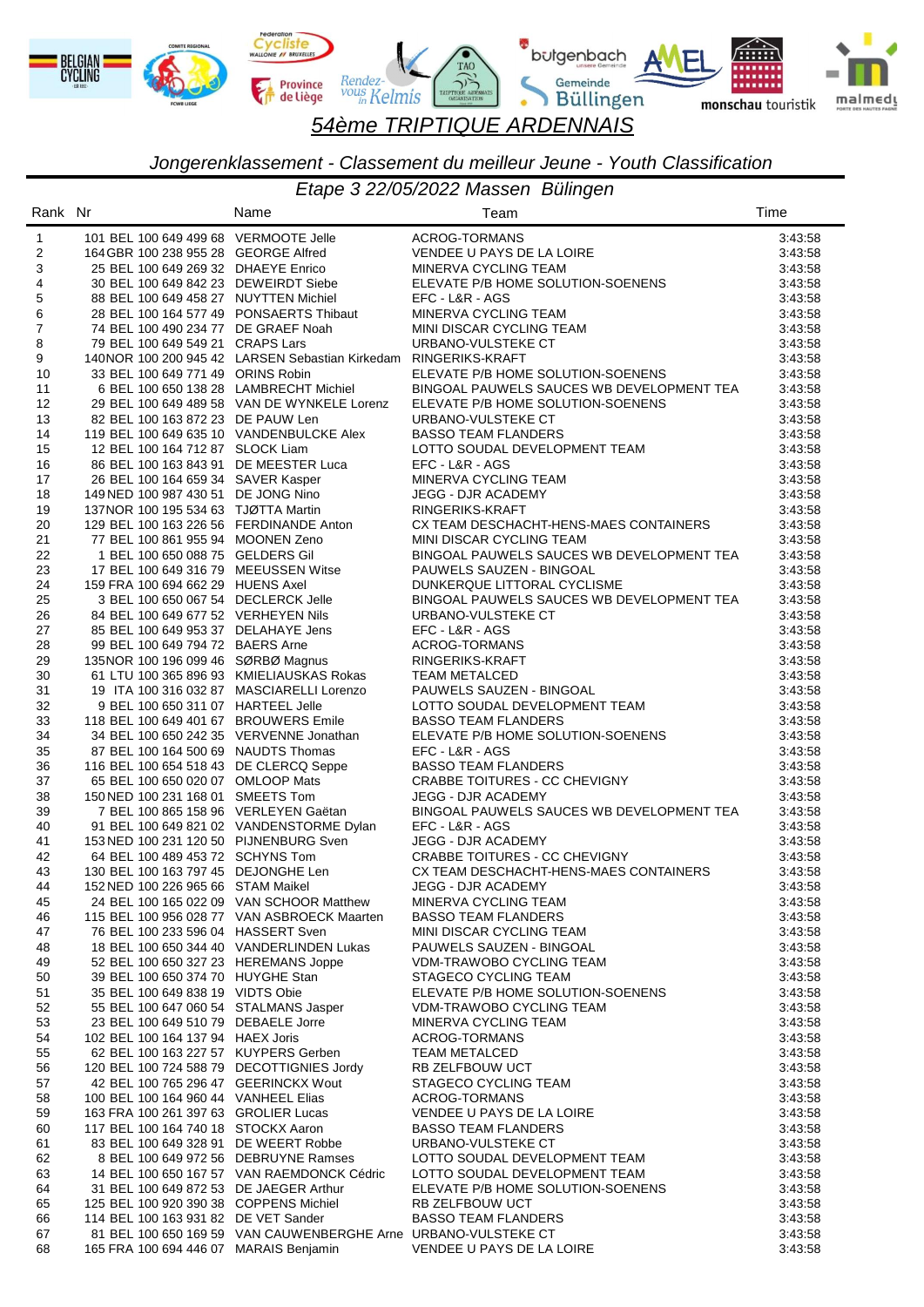$\frac{1}{2}$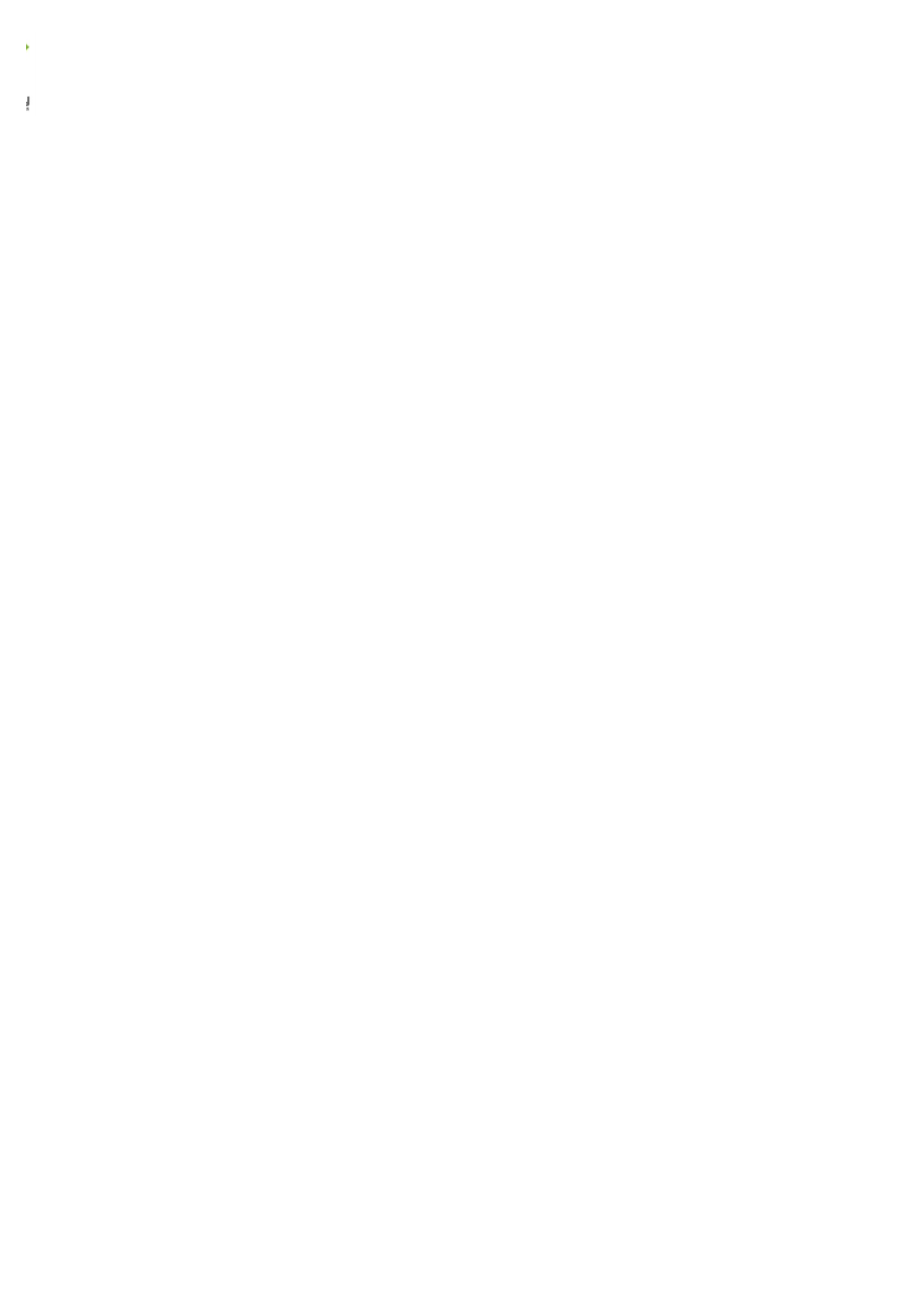

*Jongerenklassement - Classement du meilleur Jeune - Youth Classification*

| Name    | Team                                                                                                                                                                                                                                                                                                                                                                                                                                                                                                                                                                                                                                                                                                                                                                             | Time    |
|---------|----------------------------------------------------------------------------------------------------------------------------------------------------------------------------------------------------------------------------------------------------------------------------------------------------------------------------------------------------------------------------------------------------------------------------------------------------------------------------------------------------------------------------------------------------------------------------------------------------------------------------------------------------------------------------------------------------------------------------------------------------------------------------------|---------|
|         | <b>VDM-TRAWOBO CYCLING TEAM</b>                                                                                                                                                                                                                                                                                                                                                                                                                                                                                                                                                                                                                                                                                                                                                  | 3.43.58 |
|         | CX TEAM DESCHACHT-HENS-MAES CONTAINERS                                                                                                                                                                                                                                                                                                                                                                                                                                                                                                                                                                                                                                                                                                                                           | 3:43:58 |
|         | ACROG-TORMANS                                                                                                                                                                                                                                                                                                                                                                                                                                                                                                                                                                                                                                                                                                                                                                    | 3:43:58 |
|         | CX TEAM DESCHACHT-HENS-MAES CONTAINERS                                                                                                                                                                                                                                                                                                                                                                                                                                                                                                                                                                                                                                                                                                                                           | 3:43:58 |
|         | DUNKERQUE LITTORAL CYCLISME                                                                                                                                                                                                                                                                                                                                                                                                                                                                                                                                                                                                                                                                                                                                                      | 3:43:58 |
|         | VENDEE U PAYS DE LA LOIRE                                                                                                                                                                                                                                                                                                                                                                                                                                                                                                                                                                                                                                                                                                                                                        | 3:44:12 |
|         | <b>TEAM METALCED</b>                                                                                                                                                                                                                                                                                                                                                                                                                                                                                                                                                                                                                                                                                                                                                             | 3:44:22 |
|         | BINGOAL PAUWELS SAUCES WB DEVELOPMENT TEA                                                                                                                                                                                                                                                                                                                                                                                                                                                                                                                                                                                                                                                                                                                                        | 3:44:37 |
|         | EFC - L&R - AGS                                                                                                                                                                                                                                                                                                                                                                                                                                                                                                                                                                                                                                                                                                                                                                  | 3:44:37 |
|         | ELEVATE P/B HOME SOLUTION-SOENENS                                                                                                                                                                                                                                                                                                                                                                                                                                                                                                                                                                                                                                                                                                                                                | 3:44:39 |
|         | <b>VP CONSULTING CYCLING TEAM</b>                                                                                                                                                                                                                                                                                                                                                                                                                                                                                                                                                                                                                                                                                                                                                | 3:44:39 |
|         | MYSENLAN-PXL CARPETS-QUALITY RENOVATIE                                                                                                                                                                                                                                                                                                                                                                                                                                                                                                                                                                                                                                                                                                                                           | 3:44:39 |
|         | PAUWELS SAUZEN - BINGOAL                                                                                                                                                                                                                                                                                                                                                                                                                                                                                                                                                                                                                                                                                                                                                         | 3:44:39 |
|         | RINGERIKS-KRAFT                                                                                                                                                                                                                                                                                                                                                                                                                                                                                                                                                                                                                                                                                                                                                                  | 3:45:35 |
|         | BINGOAL PAUWELS SAUCES WB DEVELOPMENT TEA                                                                                                                                                                                                                                                                                                                                                                                                                                                                                                                                                                                                                                                                                                                                        | 3:48:30 |
|         | BINGOAL PAUWELS SAUCES WB DEVELOPMENT TEA                                                                                                                                                                                                                                                                                                                                                                                                                                                                                                                                                                                                                                                                                                                                        | 3:48:30 |
|         | VENDEE U PAYS DE LA LOIRE                                                                                                                                                                                                                                                                                                                                                                                                                                                                                                                                                                                                                                                                                                                                                        | 3:48:38 |
|         | LOTTO SOUDAL DEVELOPMENT TEAM                                                                                                                                                                                                                                                                                                                                                                                                                                                                                                                                                                                                                                                                                                                                                    | 3:48:38 |
|         | MYSENLAN-PXL CARPETS-QUALITY RENOVATIE                                                                                                                                                                                                                                                                                                                                                                                                                                                                                                                                                                                                                                                                                                                                           | 3:50:08 |
| Rank Nr | 56 BEL 100 164 002 56 EECKHOUT Arthur<br>132 BEL 100 649 859 40 VAN DE PUTTE Victor<br>103 BEL 100 650 025 12 BEECKMAN Gauthier<br>133 BEL 100 650 019 06 CLYNEN Rhune<br>160 FRA 100 694 663 30 LABBE Benjamin<br>168 FRA 100 690 967 20 VADIC Baptiste<br>59 BEL 100 165 109 96 VERWILT Mauro<br>5 BEL 100 730 496 70 DETALLE Noah<br>89 BEL 100 650 181 71 THONNON Senne<br>32 BEL 100 649 754 32 LADANG Miquel<br>48 BEL 100 164 939 23 VAN DYCK Ward<br>93 BEL 100 649 871 52 VAN LOOVEREN Thijs<br>16 NED 100 233 561 66 KAMP Ryan<br>138NOR 100 207 440 38 WÆHRE Magnus<br>4 BEL 100 462 348 30 LELEU Audric<br>2 BEL 100 728 696 16 LOWIE Théo<br>167 CAN 100 617 591 73 COWAN Quentin<br>13 BEL 100 164 821 02 VAN BOVEN Luca<br>92 BEL 100 649 493 62 PERMENTIER Emano |         |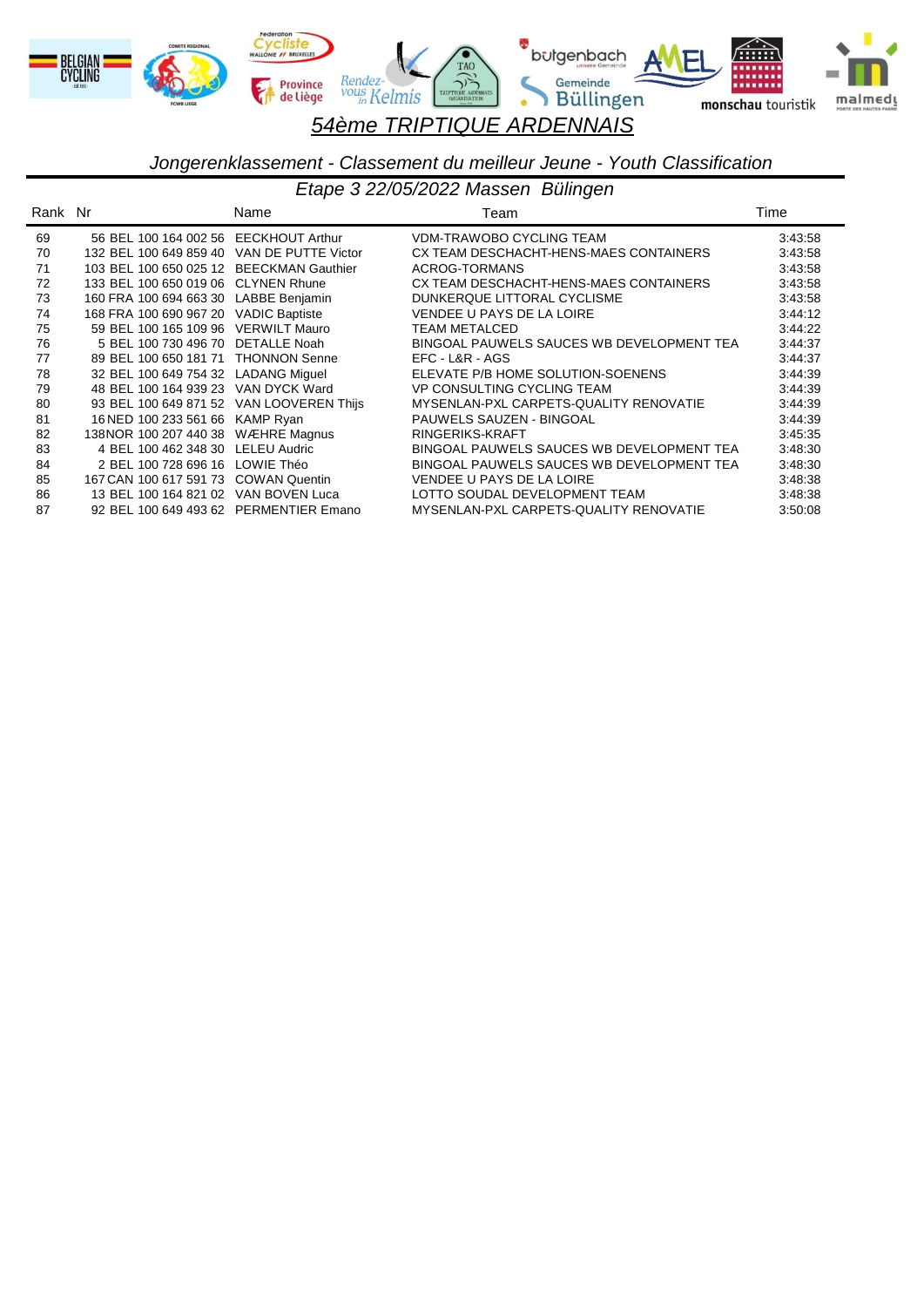$\frac{1}{2}$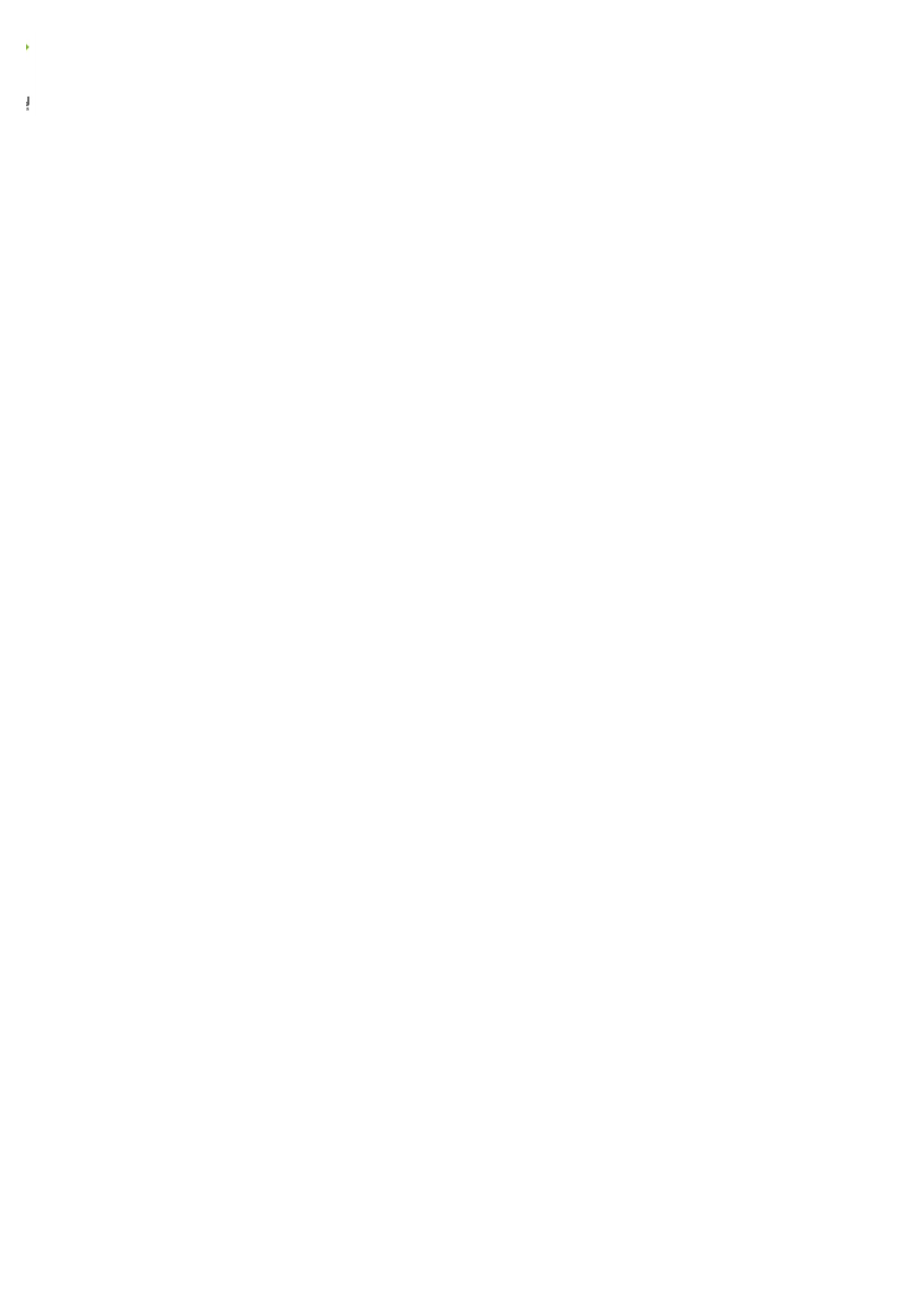

*54ème TRIPTIQUE ARDENNAIS Puntenklassement-Classement des points-Points classification*

*Punten Aankomst - Points Arrivée - Points Finish*

|    |      | Rang Rugnr Naam-Nom   | Ploeg-Equipe                           | <b>Punten-Points</b> |
|----|------|-----------------------|----------------------------------------|----------------------|
|    | 128. | LOOCKX Lander         | CX TEAM DESCHACHT-HENS-MAES CONTAINERS | 15                   |
|    | 101  | <b>VERMOOTE Jelle</b> | ACROG-TORMANS                          | 12                   |
| 3  |      | 164 GEORGE Alfred     | VENDEE U PAYS DE LA LOIRE              | 10                   |
| 4  |      | 25 DHAEYE Enrico      | MINERVA CYCLING TEAM                   | 8                    |
| 5  |      | 30 DEWEIRDT Siebe     | ELEVATE P/B HOME SOLUTION-SOENENS      | 6                    |
| 6  |      | 78 BOUTS Jens         | URBANO-VULSTEKE CT                     | 5                    |
|    |      | 80 KAESEMANS Jasper   | URBANO-VULSTEKE CT                     | 4                    |
| 8  | 37   | VAN DEN PUT Ronan     | STAGECO CYCLING TEAM                   | 3                    |
| 9  | 88.  | NUYTTEN Michiel       | EFC - L&R - AGS                        |                      |
| 10 | 95   | VAN DUREN Brent       | MYSENLAN-PXL CARPETS-QUALITY RENOVATIE |                      |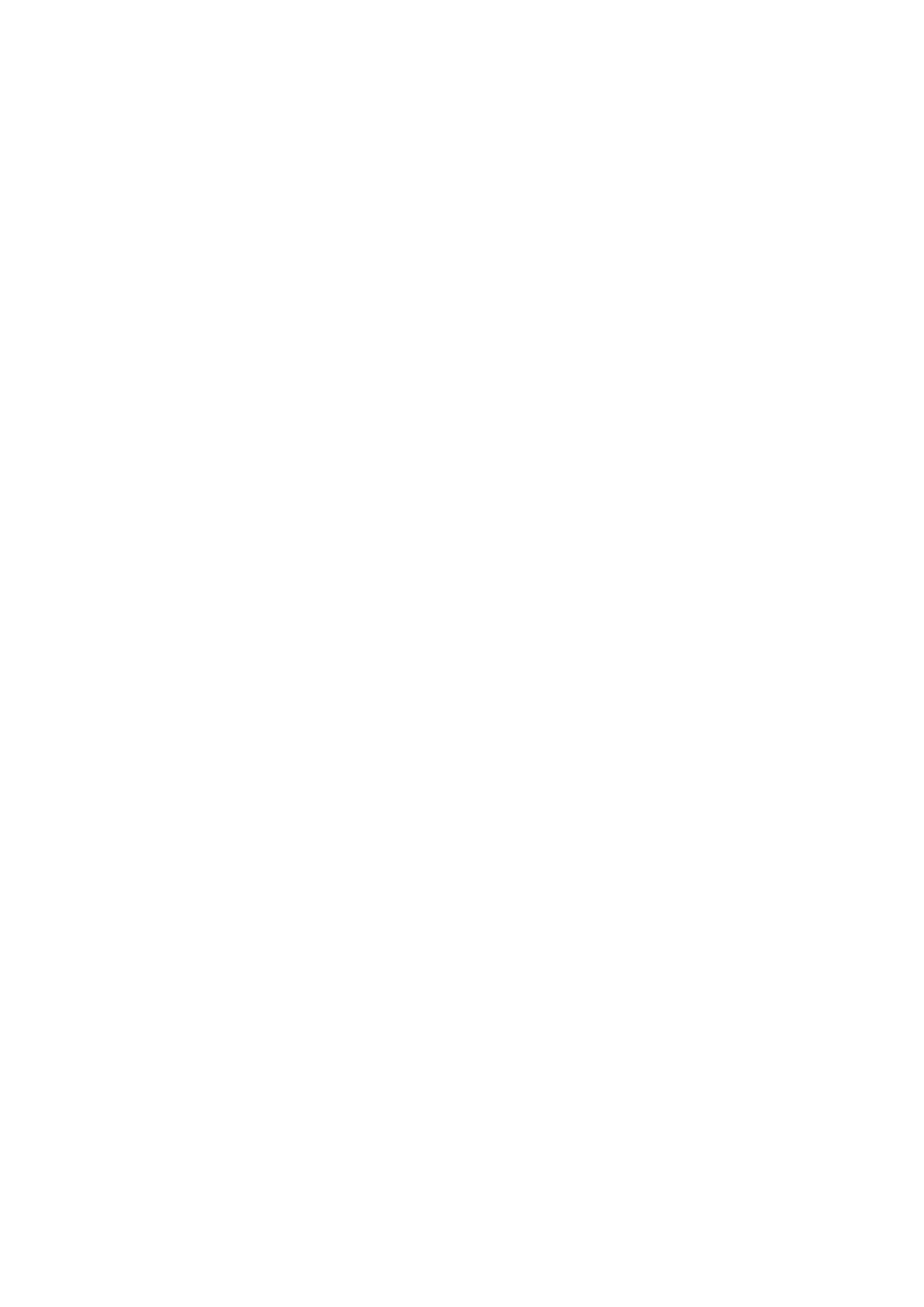

*Etape 3 22/05/2022 Massen Bülingen*

### *Sprinten - Sprints*

| Rank Nr |                                             | Name                        | Team                                        | <b>Bonification</b> |  |  |  |  |  |  |
|---------|---------------------------------------------|-----------------------------|---------------------------------------------|---------------------|--|--|--|--|--|--|
|         | <b>BULLINGEN 1e Passage</b>                 |                             |                                             |                     |  |  |  |  |  |  |
|         |                                             | 117 STOCKX Aaron            | 5<br><b>BASSO TEAM FLANDERS</b>             |                     |  |  |  |  |  |  |
| 2       |                                             | 15 VANTHOURENHOUT Michael   | PAUWELS SAUZEN - BINGOAL<br>3               |                     |  |  |  |  |  |  |
| 3       |                                             | 166 ROUSSET FAVIER Nicolas  | VENDEE U PAYS DE LA LOIRE                   |                     |  |  |  |  |  |  |
|         | <b>BULLINGEN 2e Passage - Bonifications</b> |                             |                                             |                     |  |  |  |  |  |  |
|         |                                             | 12 SLOCK Liam               | 5<br>LOTTO SOUDAL DEVELOPMENT TEAM          |                     |  |  |  |  |  |  |
| 2       |                                             | 128 LOOCKX Lander           | 3<br>CX TEAM DESCHACHT-HENS-MAES CONTAINERS |                     |  |  |  |  |  |  |
| 3       |                                             | 159 HUENS Axel              | DUNKERQUE LITTORAL CYCLISME                 |                     |  |  |  |  |  |  |
|         |                                             | <b>BULLINGEN 3e Passage</b> |                                             |                     |  |  |  |  |  |  |
|         |                                             | 88 NUYTTEN Michiel          | 5<br>EFC - L&R - AGS                        |                     |  |  |  |  |  |  |
| 2       |                                             | 113 RIETJENS Sander         | <b>BASSO TEAM FLANDERS</b><br>3             |                     |  |  |  |  |  |  |
| 3       | 85                                          | DELAHAYE Jens               | EFC - L&R - AGS                             |                     |  |  |  |  |  |  |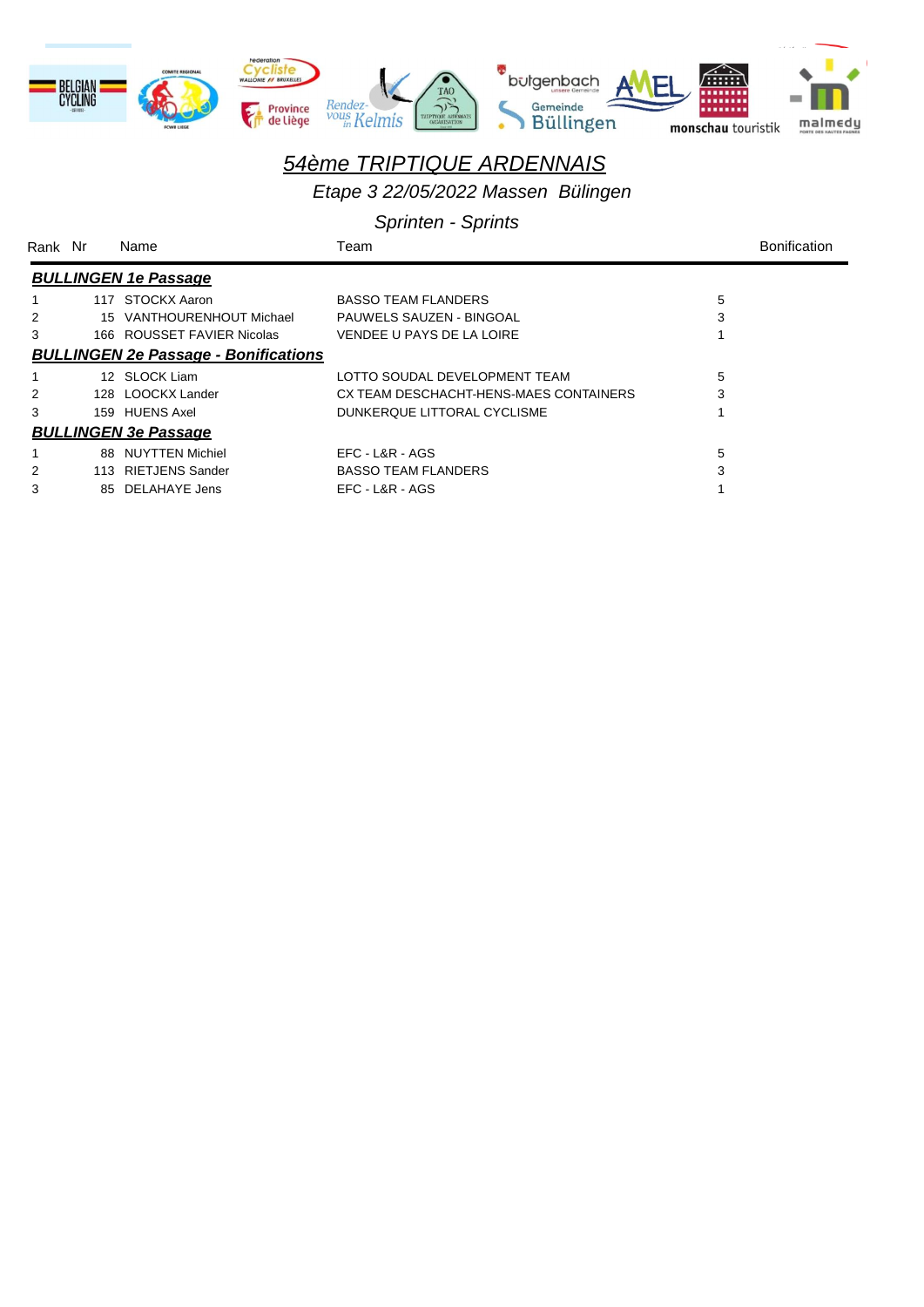



*Etape 3 22/05/2022 Massen Bülingen*



*GPM Dag Jour*

|                | Rank Nr | Name                            | Team                                     | Points                  |
|----------------|---------|---------------------------------|------------------------------------------|-------------------------|
|                |         | <b>GPM 1 COTE DE MASPELT</b>    |                                          |                         |
| 1              |         | 23 DEBAELE Jorre                | MINERVA CYCLING TEAM                     | 5                       |
| 2              |         | 115 VAN ASBROECK Maarten        | <b>BASSO TEAM FLANDERS</b>               | $\mathbf{3}$            |
| 3              |         | 127 MEEUSEN Tom                 | CX TEAM DESCHACHT-HENS-MAES CONTAINERS   | $\overline{2}$          |
|                |         | <b>GPM 2 COTE D EMERSCHEID</b>  |                                          |                         |
| 1              |         | 15 VANTHOURENHOUT Michael       | PAUWELS SAUZEN - BINGOAL                 | 8                       |
| $\overline{2}$ |         | 117 STOCKX Aaron                | <b>BASSO TEAM FLANDERS</b>               | 6                       |
| 3              |         | 166 ROUSSET FAVIER Nicolas      | <b>VENDEE U PAYS DE LA LOIRE</b>         | 4                       |
|                |         | <b>GPM 3 COTE DE HONSFELD</b>   |                                          |                         |
| $\mathbf{1}$   |         | 15 VANTHOURENHOUT Michael       | PAUWELS SAUZEN - BINGOAL                 | 8                       |
| 2              |         | 166 ROUSSET FAVIER Nicolas      | VENDEE U PAYS DE LA LOIRE                | 6                       |
| 3              |         | 117 STOCKX Aaron                | <b>BASSO TEAM FLANDERS</b>               | 4                       |
|                |         | <b>GPM 4 COTE DE WERETH</b>     |                                          |                         |
| 1              |         | 23 DEBAELE Jorre                | MINERVA CYCLING TEAM                     | 8                       |
| 2              |         | 8 DEBRUYNE Ramses               | LOTTO SOUDAL DEVELOPMENT TEAM            | 6                       |
| 3              |         | 43 DEVALCKENEER Sieben          | VP CONSULTING CYCLING TEAM               | 4                       |
|                |         | <b>GPM 5 COTED EMERSCHEID</b>   |                                          |                         |
| 1              |         | 43 DEVALCKENEER Sieben          | <b>VP CONSULTING CYCLING TEAM</b>        | 8                       |
| 2              |         | 127 MEEUSEN Tom                 | CX TEAM DESCHACHT-HENS-MAES CONTAINERS   | 6                       |
| 3              |         | 23 DEBAELE Jorre                | MINERVA CYCLING TEAM                     | $\overline{\mathbf{4}}$ |
|                |         | <b>GPM 6 COTE DE KRINKELT</b>   |                                          |                         |
| 1              |         | 45 SCHERPENBERGH Tristan        | <b>VP CONSULTING CYCLING TEAM</b>        | 5                       |
| 2              |         | 44 VAN DER EYCKEN Brent         | <b>VP CONSULTING CYCLING TEAM</b>        | 3                       |
| 3              |         | 23 DEBAELE Jorre                | MINERVA CYCLING TEAM                     | 2                       |
|                |         | <b>GPM 7 COTE DE MURRINGEN</b>  |                                          |                         |
| 1              |         | 43 DEVALCKENEER Sieben          | VP CONSULTING CYCLING TEAM               | 5                       |
| 2              |         | 36 PUT Lars                     | STAGECO CYCLING TEAM                     | 3                       |
| 3              |         | 8 DEBRUYNE Ramses               | LOTTO SOUDAL DEVELOPMENT TEAM            | $\overline{2}$          |
|                |         | <b>GPM 8 COTE DE KRINKELT</b>   |                                          |                         |
| 1              |         | 62 KUYPERS Gerben               | <b>TEAM METALCED</b>                     | 5                       |
| 2              |         | 16 KAMP Ryan                    | PAUWELS SAUZEN - BINGOAL                 | 3                       |
| 3              |         | 32 LADANG Miguel                | ELEVATE P/B HOME SOLUTION-SOENENS        | 2                       |
|                |         | <b>GPM 9 COTE DE MURRINGEN</b>  |                                          |                         |
| 1              |         | 62 KUYPERS Gerben               | <b>TEAM METALCED</b>                     | 5                       |
| 2              |         | 16 KAMP Ryan                    | PAUWELS SAUZEN - BINGOAL                 | 3                       |
| 3              |         | 156 BERO Sean                   | DUNKERQUE LITTORAL CYCLISME              | 2                       |
|                |         | <b>GPM 10 COTE DE KRINKELT</b>  |                                          |                         |
| 1              |         | 62 KUYPERS Gerben               | <b>TEAM METALCED</b>                     | 5                       |
| 2              |         | 32 LADANG Miguel                | ELEVATE P/B HOME SOLUTION-SOENENS        | 3                       |
| 3              |         | 16 KAMP Ryan                    | PAUWELS SAUZEN - BINGOAL                 | $\overline{2}$          |
|                |         | <b>GPM 11 COTE DE MURRINGEN</b> |                                          |                         |
| 1              |         | 62 KUYPERS Gerben               | <b>TEAM METALCED</b>                     | 5                       |
| 2              |         | 1 GELDERS Gil                   | BINGOAL PAUWELS SAUCES WB DEVELOPMENT TE | 3                       |
| 3              |         | 12 SLOCK Liam                   | LOTTO SOUDAL DEVELOPMENT TEAM            | $\overline{2}$          |
|                |         | <b>GPM 12 COTE DE KRINKELT</b>  |                                          |                         |
| 1              |         | 155 MATTHYS Louka               | DUNKERQUE LITTORAL CYCLISME              | 5                       |
| 2              |         | 163 GROLIER Lucas               | VENDEE U PAYS DE LA LOIRE                | 3                       |
| 3              |         | 16 KAMP Ryan                    | PAUWELS SAUZEN - BINGOAL                 | $\overline{2}$          |
|                |         | <b>GPM 13 COTE DE MURRINGEN</b> |                                          |                         |
| 1              |         | 1 GELDERS Gil                   | BINGOAL PAUWELS SAUCES WB DEVELOPMENT TE | 5                       |
| $\overline{2}$ |         | 159 HUENS Axel                  | DUNKERQUE LITTORAL CYCLISME              | 3                       |
|                |         |                                 |                                          |                         |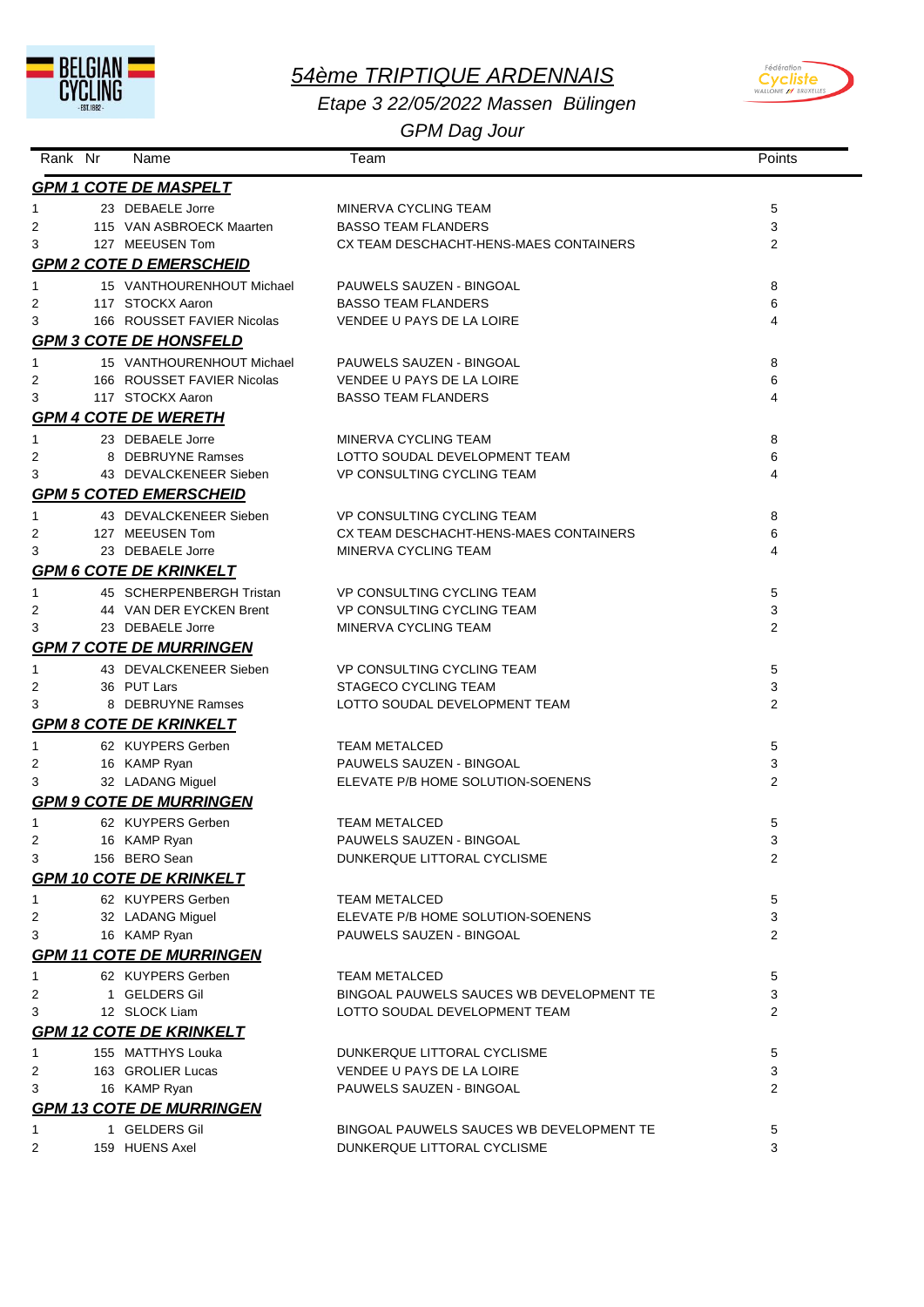



*Etape 3 22/05/2022 Massen Bülingen*

*GPM Dag Jour*

Rank Nr Name Team Points

3 8 DEBRUYNE Ramses LOTTO SOUDAL DEVELOPMENT TEAM 2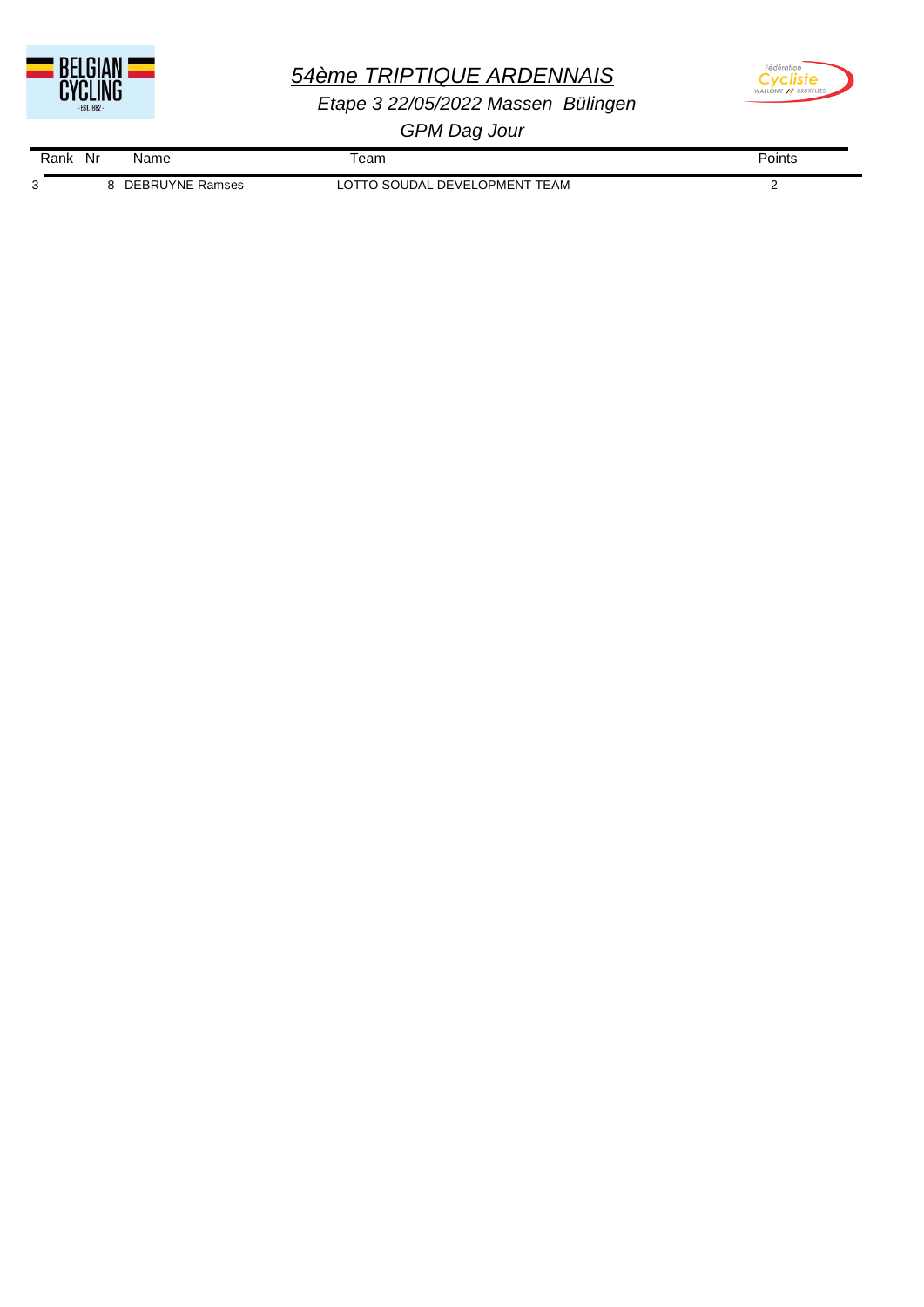

*Beste Regionale Renner - Meilleur Regionaux - Best regional rider*



|              | Rang Rugnr Naam           |              | Ploeg - Equip                             | Tijd |
|--------------|---------------------------|--------------|-------------------------------------------|------|
| $\mathbf{1}$ | 128 LOOCKX Lander         | BEL 19970425 | CX TEAM DESCHACHT-HENS-MAES CONTAINERS    |      |
| 2            | 101 VERMOOTE Jelle        | BEL 20010829 | ACROG-TORMANS                             |      |
| 3            | 25 DHAEYE Enrico          | BEL 20010202 | MINERVA CYCLING TEAM                      |      |
| 4            | 30 DEWEIRDT Siebe         | BEL 20020508 | ELEVATE P/B HOME SOLUTION-SOENENS         |      |
| 5            | 78 BOUTS Jens             |              | BEL 19980313 URBANO-VULSTEKE CT           |      |
| 6            | 80 KAESEMANS Jasper       |              | BEL 19990103 URBANO-VULSTEKE CT           |      |
| 7            | 37 VAN DEN PUT Ronan      |              | BEL 19991022 STAGECO CYCLING TEAM         |      |
| 8            | 88 NUYTTEN Michiel        | BEL 20010719 | EFC - L&R - AGS                           |      |
| 9            | 95 VAN DUREN Brent        | BEL 19951211 | MYSENLAN-PXL CARPETS-QUALITY RENOVATIE    |      |
| 10           | 28 PONSAERTS Thibaut      | BEL 20000621 | MINERVA CYCLING TEAM                      |      |
| 11           | 74 DE GRAEF Noah          | BEL 20020219 | MINI DISCAR CYCLING TEAM                  |      |
| 12           | 79 CRAPS Lars             | BEL 20011017 | URBANO-VULSTEKE CT                        |      |
| 13           | 38 GERITS Vince           | BEL 19970926 | <b>STAGECO CYCLING TEAM</b>               |      |
| 14           | 33 ORINS Robin            | BEL 20020306 | ELEVATE P/B HOME SOLUTION-SOENENS         |      |
| 15           | 15 VANTHOURENHOUT Michael | BEL 19931210 | PAUWELS SAUZEN - BINGOAL                  |      |
| 16           | 6 LAMBRECHT Michiel       | BEL 20030210 | BINGOAL PAUWELS SAUCES WB DEVELOPMENT TEA |      |
| 17           | 29 VAN DE WYNKELE Lorenz  | BEL 20010819 | ELEVATE P/B HOME SOLUTION-SOENENS         |      |
| 18           | 82 DE PAUW Len            | BEL 20000516 | URBANO-VULSTEKE CT                        |      |
| 19           | 119 VANDENBULCKE Alex     | BEL 20011125 | <b>BASSO TEAM FLANDERS</b>                |      |
| 20           | 12 SLOCK Liam             | BEL 20000918 | LOTTO SOUDAL DEVELOPMENT TEAM             |      |
| 21           | 86 DE MEESTER Luca        | BEL 20000122 | EFC - L&R - AGS                           |      |
| 22           | 26 SAVER Kasper           | BEL 20001126 | MINERVA CYCLING TEAM                      |      |
| 23           | 57 BAUGNIES Jerome        | BEL 19870401 | <b>TEAM METALCED</b>                      |      |
| 24           | 129 FERDINANDE Anton      | BEL 20000802 | CX TEAM DESCHACHT-HENS-MAES CONTAINERS    |      |
| 25           | 77 MOONEN Zeno            | BEL 20030703 | MINI DISCAR CYCLING TEAM                  |      |
| 26           | 1 GELDERS Gil             | BEL 20021216 | BINGOAL PAUWELS SAUCES WB DEVELOPMENT TEA |      |
| 27           | 17 MEEUSSEN Witse         | BEL 20010308 | PAUWELS SAUZEN - BINGOAL                  |      |
| 28           | 3 DECLERCK Jelle          | BEL 20021126 | BINGOAL PAUWELS SAUCES WB DEVELOPMENT TEA |      |
| 29           | 84 VERHEYEN Nils          | BEL 20020104 | URBANO-VULSTEKE CT                        |      |
| 30           | 85 DELAHAYE Jens          | BEL 20020814 | EFC - L&R - AGS                           |      |
| 31           | 99 BAERS Arne             | BEL 20020327 | ACROG-TORMANS                             |      |
| 32           | 121 ROMBOUTS Seppe        | BEL 19980514 | RB ZELFBOUW UCT                           |      |
| 33           | 41 OFFERMANS Michiel      | BEL 19980214 | STAGECO CYCLING TEAM                      |      |
| 34           | 156 BERO Sean             | BEL 19980724 | DUNKERQUE LITTORAL CYCLISME               |      |
| 35           | 9 HARTEEL Jelle           | BEL 20030808 | LOTTO SOUDAL DEVELOPMENT TEAM             |      |
| 36           | 118 BROUWERS Emile        | BEL 20010526 | <b>BASSO TEAM FLANDERS</b>                |      |
| 37           | 34 VERVENNE Jonathan      | BEL 20030527 | ELEVATE P/B HOME SOLUTION-SOENENS         |      |
| 38           | 87 NAUDTS Thomas          | BEL 20000926 | EFC - L&R - AGS                           |      |
| 39           | 72 TASSET Marvin          | BEL 19971016 | MINI DISCAR CYCLING TEAM                  |      |
| 40           | 116 DE CLERCQ Seppe       | BEL 20020416 | <b>BASSO TEAM FLANDERS</b>                |      |
| 41           | 65 OMLOOP Mats            | BEL 20021014 | CRABBE TOITURES - CC CHEVIGNY             |      |
| 42           | 7 VERLEYEN Gaëtan         | BEL 20030519 | BINGOAL PAUWELS SAUCES WB DEVELOPMENT TEA |      |
| 43           | 91 VANDENSTORME Dylan     | BEL 20020419 | EFC - L&R - AGS                           |      |
| 44           | 64 SCHYNS Tom             | BEL 20010116 | CRABBE TOITURES - CC CHEVIGNY             |      |
| 45           | 130 DEJONGHE Len          | BEL 20001013 | CX TEAM DESCHACHT-HENS-MAES CONTAINERS    |      |
| 46           | 24 VAN SCHOOR Matthew     | BEL 20000331 | MINERVA CYCLING TEAM                      |      |
| 47           | 115 VAN ASBROECK Maarten  | BEL 20011120 | <b>BASSO TEAM FLANDERS</b>                |      |
| 48           | 76 HASSERT Sven           | BEL 20000108 | MINI DISCAR CYCLING TEAM                  |      |
| 49           | 18 VANDERLINDEN Lukas     | BEL 20030903 | PAUWELS SAUZEN - BINGOAL                  |      |
| 50           | 52 HEREMANS Joppe         | BEL 20030820 | VDM-TRAWOBO CYCLING TEAM                  |      |
| 51           | 39 HUYGHE Stan            | BEL 20031006 | STAGECO CYCLING TEAM                      |      |
| 52           | 40 VAN LAER Jan           | BEL 19990101 | STAGECO CYCLING TEAM                      |      |
| 53           | 27 CAETHOVEN Kenneth      | BEL 19990302 | MINERVA CYCLING TEAM                      |      |
| 54           | 35 VIDTS Obie             | BEL 20020503 | ELEVATE P/B HOME SOLUTION-SOENENS         |      |
| 55           | 55 STALMANS Jasper        | BEL 20020429 | VDM-TRAWOBO CYCLING TEAM                  |      |
| 56           | 23 DEBAELE Jorre          | BEL 20010907 | MINERVA CYCLING TEAM                      |      |
| 57           | 102 HAEX Joris            | BEL 20000624 | ACROG-TORMANS                             |      |
| 58           | 62 KUYPERS Gerben         | BEL 20000201 | <b>TEAM METALCED</b>                      |      |
| 59           | 120 DECOTTIGNIES Jordy    | BEL 20020312 | RB ZELFBOUW UCT                           |      |
| 60           | 42 GEERINCKX Wout         | BEL 20031102 | STAGECO CYCLING TEAM                      |      |
| 61           | 142 COHEN Alexis          | BEL 19990901 | ELITE FONDATION COGEA                     |      |
| 62           | 155 MATTHYS Louka         | BEL 19991231 | DUNKERQUE LITTORAL CYCLISME               |      |
| 63           | 100 VANHEEL Elias         |              | BEL 20001118 ACROG-TORMANS                |      |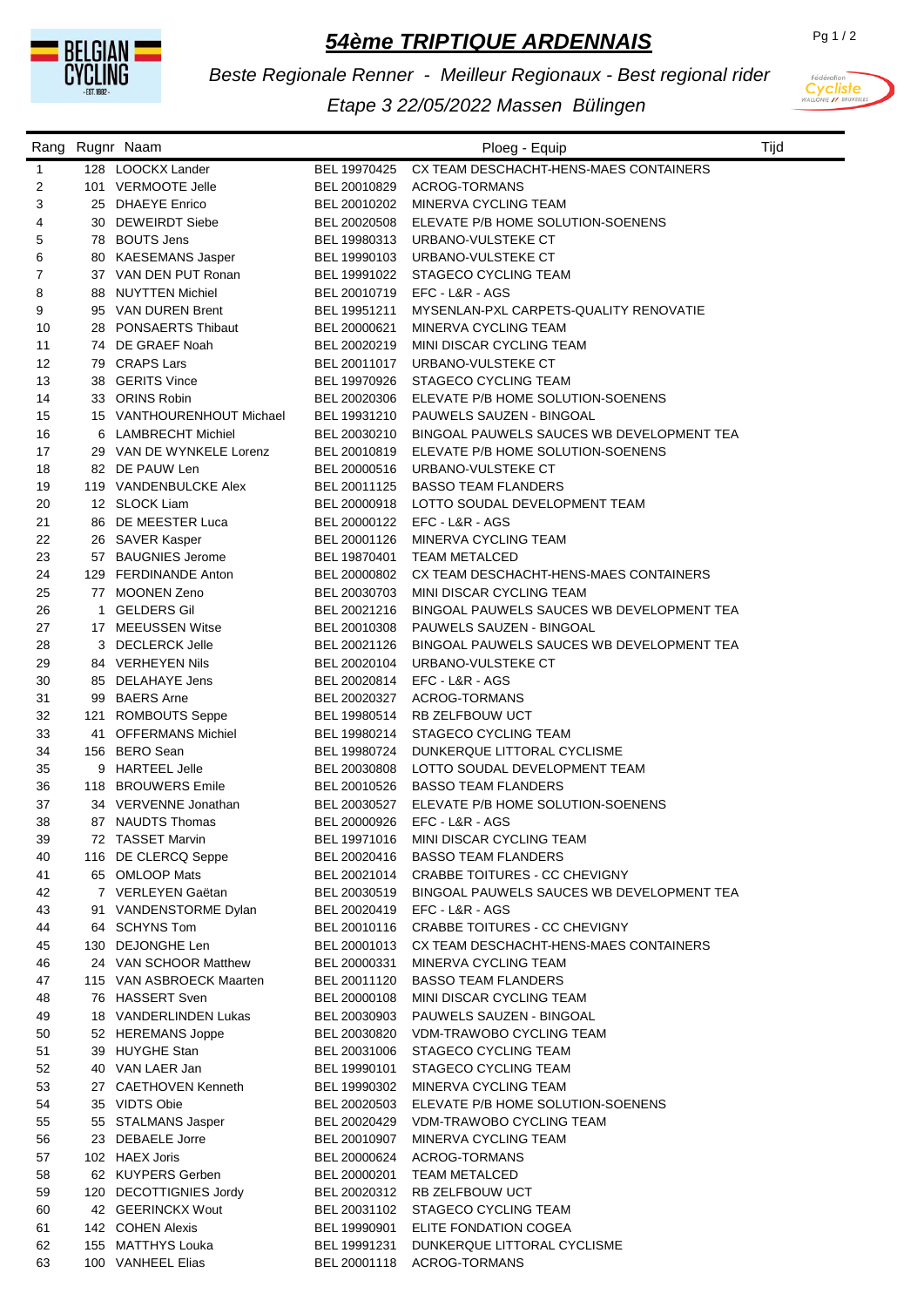

*Beste Regionale Renner - Meilleur Regionaux - Best regional rider*



| Rang | Rugnr Naam               |              | Ploeg - Equip                             | Tijd |
|------|--------------------------|--------------|-------------------------------------------|------|
| 64   | 123 RAYMACKERS Cedric    | BEL 19920619 | RB ZELFBOUW UCT                           |      |
| 65   | 117 STOCKX Aaron         | BEL 20000822 | <b>BASSO TEAM FLANDERS</b>                |      |
| 66   | 83 DE WEERT Robbe        | BEL 20010314 | URBANO-VULSTEKE CT                        |      |
| 67   | 8 DEBRUYNE Ramses        | BEL 20020831 | LOTTO SOUDAL DEVELOPMENT TEAM             |      |
| 68   | 14 VAN RAEMDONCK Cédric  | BEL 20030311 | LOTTO SOUDAL DEVELOPMENT TEAM             |      |
| 69   | 31 DE JAEGER Arthur      | BEL 20020604 | ELEVATE P/B HOME SOLUTION-SOENENS         |      |
| 70   | 113 RIETJENS Sander      | BEL 19980418 | <b>BASSO TEAM FLANDERS</b>                |      |
| 71   | 125 COPPENS Michiel      | BEL 20021217 | <b>RB ZELFBOUW UCT</b>                    |      |
| 72   | 114 DE VET Sander        | BEL 20000916 | <b>BASSO TEAM FLANDERS</b>                |      |
| 73   | 81 VAN CAUWENBERGHE Arne | BEL 20030311 | URBANO-VULSTEKE CT                        |      |
| 74   | 56 EECKHOUT Arthur       | BEL 20000226 | <b>VDM-TRAWOBO CYCLING TEAM</b>           |      |
| 75   | 60 HEYNS Nils            | BEL 19910126 | <b>TEAM METALCED</b>                      |      |
| 76   | 45 SCHERPENBERGH Tristan | BEL 19990414 | VP CONSULTING CYCLING TEAM                |      |
| 77   | 132 VAN DE PUTTE Victor  | BEL 20020520 | CX TEAM DESCHACHT-HENS-MAES CONTAINERS    |      |
| 78   | 103 BEECKMAN Gauthier    | BEL 20021018 | ACROG-TORMANS                             |      |
| 79   | 133 CLYNEN Rhune         | BEL 20021014 | CX TEAM DESCHACHT-HENS-MAES CONTAINERS    |      |
| 80   | 59 VERWILT Mauro         | BEL 20000611 | <b>TEAM METALCED</b>                      |      |
| 81   | 157 LEYMAN Celestin      | BEL 19970329 | DUNKERQUE LITTORAL CYCLISME               |      |
| 82   | 5 DETALLE Noah           | BEL 20030604 | BINGOAL PAUWELS SAUCES WB DEVELOPMENT TEA |      |
| 83   | 107 DELAHAYE Aurélien    | BEL 19920715 | ROYAL CYCLISTS PESANT CLUB LIEGEOIS       |      |
| 84   | 89 THONNON Senne         | BEL 20030319 | EFC - L&R - AGS                           |      |
| 85   | 51 WANTE Jari            | BEL 19980813 | <b>VDM-TRAWOBO CYCLING TEAM</b>           |      |
| 86   | 32 LADANG Miguel         | BEL 20020225 | ELEVATE P/B HOME SOLUTION-SOENENS         |      |
| 87   | 48 VAN DYCK Ward         | BEL 20000801 | <b>VP CONSULTING CYCLING TEAM</b>         |      |
| 88   | 93 VAN LOOVEREN Thijs    | BEL 20020603 | MYSENLAN-PXL CARPETS-QUALITY RENOVATIE    |      |
| 89   | 127 MEEUSEN Tom          | BEL 19881107 | CX TEAM DESCHACHT-HENS-MAES CONTAINERS    |      |
| 90   | 36 PUT Lars              | BEL 19990909 | <b>STAGECO CYCLING TEAM</b>               |      |
| 91   | 44 VAN DER EYCKEN Brent  | BEL 19990308 | VP CONSULTING CYCLING TEAM                |      |
| 92   | 43 DEVALCKENEER Sieben   | BEL 19910524 | VP CONSULTING CYCLING TEAM                |      |
| 93   | 4 LELEU Audric           | BEL 20010731 | BINGOAL PAUWELS SAUCES WB DEVELOPMENT TEA |      |
| 94   | 2 LOWIE Théo             | BEL 20031006 | BINGOAL PAUWELS SAUCES WB DEVELOPMENT TEA |      |
| 95   | 13 VAN BOVEN Luca        | BEL 20000106 | LOTTO SOUDAL DEVELOPMENT TEAM             |      |
| 96   | 92 PERMENTIER Emano      | BEL 20010823 | MYSENLAN-PXL CARPETS-QUALITY RENOVATIE    |      |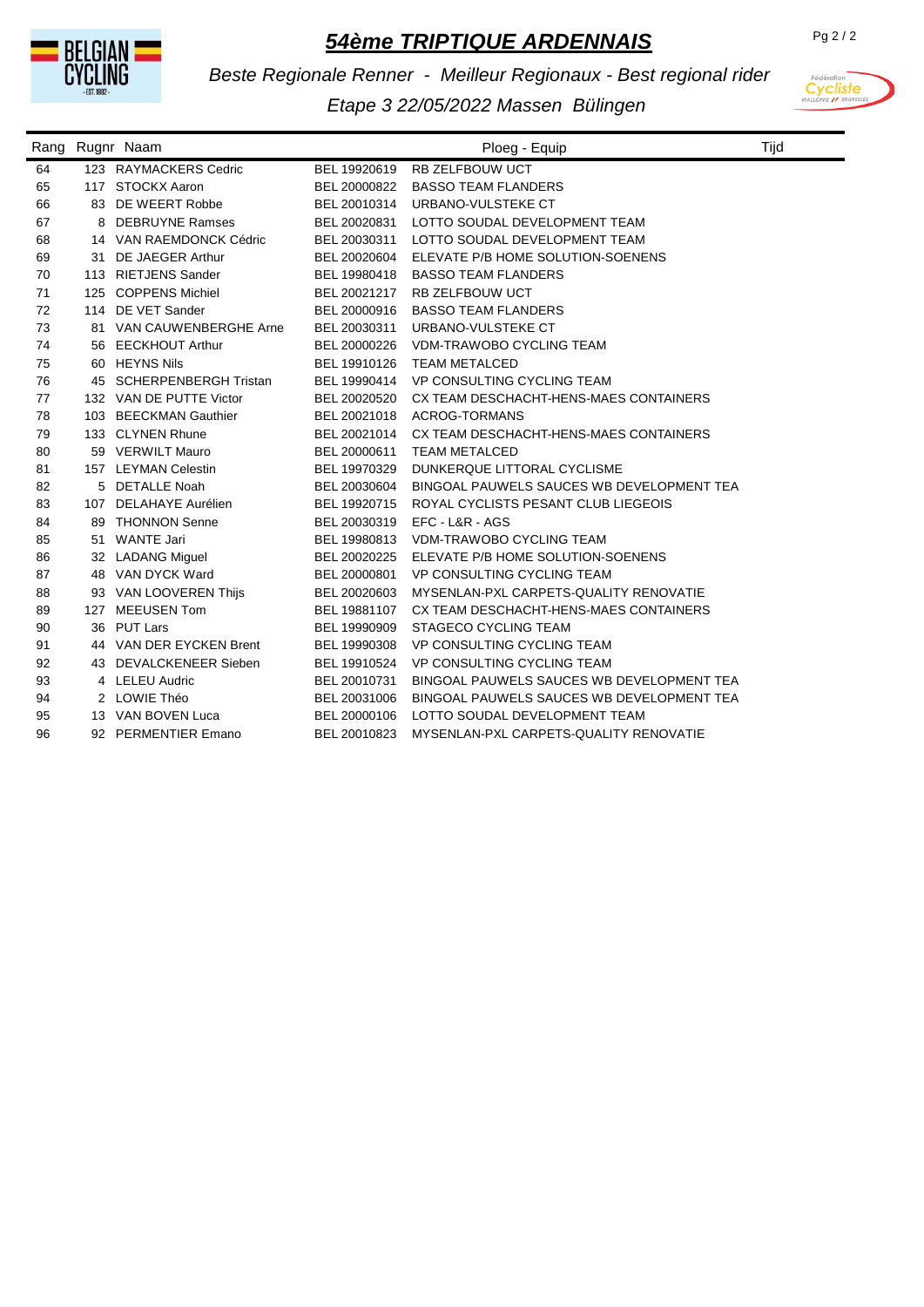

*Algemeen individueel klassement- Classement individuel général - General Classification na Etape 3 22/05/2022 Massen - Bülingen*

|          | Rank Nr            |        | UCI ID                                                                 | Name                                                                              | Team                                                                                          | Time                 | Gap                |
|----------|--------------------|--------|------------------------------------------------------------------------|-----------------------------------------------------------------------------------|-----------------------------------------------------------------------------------------------|----------------------|--------------------|
| 1        | $128*$             |        | BEL 100 093 608 84 LOOCKX Lander                                       |                                                                                   | CX TEAM DESCHACHT-HENS-MAES CONTA                                                             | 10:22:26             | 0:00:00            |
| 2        | $12*$              | J      | BEL 100 164 712 87 SLOCK Liam                                          |                                                                                   | LOTTO SOUDAL DEVELOPMENT TEAM                                                                 | 10:22:27             | 0:00:01            |
| 3        | 140                | J      |                                                                        | NOR 100 200 945 42 LARSEN Sebastian Kirkedam                                      | RINGERIKS-KRAFT                                                                               | 10:22:36             | 0:00:10            |
| 4        | 159                | J      | FRA 100 694 662 29 HUENS Axel                                          |                                                                                   | DUNKERQUE LITTORAL CYCLISME                                                                   | 10:22:45             | 0:00:19            |
| 5        | $28*$<br>$1^*$     | J      | BEL 100 650 088 75 GELDERS Gil                                         | BEL 100 164 577 49 PONSAERTS Thibaut                                              | MINERVA CYCLING TEAM<br>BINGOAL PAUWELS SAUCES WB DEVELO                                      | 10:22:46<br>10:22:46 | 0:00:20<br>0:00:20 |
| 6<br>7   | 137                | J<br>J | NOR 100 195 534 63 TJØTTA Martin                                       |                                                                                   | RINGERIKS-KRAFT                                                                               | 10:22:52             | 0:00:26            |
| 8        | 88*                | J      | BEL 100 649 458 27 NUYTTEN Michiel                                     |                                                                                   |                                                                                               | 10:23:01             | 0:00:35            |
| 9        | 79*                | J      | BEL 100 649 549 21 CRAPS Lars                                          |                                                                                   | EFC - L&R - AGS<br>URBANO-VULSTEKE CT                                                         | 10:23:01             | 0:00:35            |
| 10       | $37*$              |        |                                                                        | BEL 100 157 765 27 VAN DEN PUT Ronan                                              | STAGECO CYCLING TEAM                                                                          | 10:23:01             | 0:00:35            |
| 11       | $33*$              | J      | BEL 100 649 771 49 ORINS Robin                                         |                                                                                   | ELEVATE P/B HOME SOLUTION-SOENENS                                                             | 10:23:01             | 0:00:35            |
| 12       | $17^*$ J           |        |                                                                        | BEL 100 649 316 79 MEEUSSEN Witse                                                 | PAUWELS SAUZEN - BINGOAL                                                                      | 10:23:01             | 0:00:35            |
| 13       | $87*$              | J      |                                                                        | BEL 100 164 500 69 NAUDTS Thomas                                                  | EFC - L&R - AGS                                                                               | 10:23:01             | 0:00:35            |
| 14       | 163                | J      | FRA 100 261 397 63 GROLIER Lucas                                       |                                                                                   | VENDEE U PAYS DE LA LOIRE                                                                     | 10:23:01             | 0:00:35            |
| 15       | $8*$               | J      |                                                                        | BEL 100 649 972 56 DEBRUYNE Ramses                                                | LOTTO SOUDAL DEVELOPMENT TEAM                                                                 | 10:23:01             | 0:00:35            |
| 16<br>17 | $101*$ J<br>$132*$ | J      | BEL 100 649 499 68 VERMOOTE Jelle                                      | BEL 100 649 859 40 VAN DE PUTTE Victor                                            | ACROG-TORMANS<br>CX TEAM DESCHACHT-HENS-MAES CONTA                                            | 10:23:49<br>10:23:52 | 0:01:23<br>0:01:26 |
| 18       | $57*$              |        | BEL 100 044 336 88 BAUGNIES Jerome                                     |                                                                                   | <b>TEAM METALCED</b>                                                                          | 10:23:55             | 0:01:29            |
| 19       | $34*$              | J      |                                                                        | BEL 100 650 242 35 VERVENNE Jonathan                                              | ELEVATE P/B HOME SOLUTION-SOENENS                                                             | 10:23:55             | 0:01:29            |
| 20       | $119*$             | J      |                                                                        | BEL 100 649 635 10 VANDENBULCKE Alex                                              | <b>BASSO TEAM FLANDERS</b>                                                                    | 10:23:55             | 0:01:29            |
| 21       | $91*$              | J      |                                                                        | BEL 100 649 821 02 VANDENSTORME Dylan                                             |                                                                                               | 10:23:55             | 0:01:29            |
| 22       | 150                | J      | NED 100 231 168 01 SMEETS Tom                                          |                                                                                   | <b>ERISSO TEAM LEADERS</b><br>JEGG - DJR ACADEMY<br>URBANO-VULSTEKE CT<br>BASSO TEAM FLANDERS | 10:23:55             | 0:01:29            |
| 23       | 83*                | J      | BEL 100 649 328 91 DE WEERT Robbe                                      |                                                                                   |                                                                                               | 10:23:55             | 0:01:29            |
| 24       | $114*$             | J      | BEL 100 163 931 82 DE VET Sander                                       |                                                                                   |                                                                                               | 10:23:55             | 0:01:29            |
| 25       | 165                | J      | FRA 100 694 446 07 MARAIS Benjamin                                     |                                                                                   | VENDEE U PAYS DE LA LOIRE                                                                     | 10:24:03             | 0:01:37            |
| 26       | $15*$              |        |                                                                        |                                                                                   |                                                                                               | 10:24:05             | 0:01:39            |
| 27<br>28 | $26*$<br>$30*$     | J<br>J | BEL 100 164 659 34 SAVER Kasper<br>BEL 100 649 842 23 DEWEIRDT Siebe   |                                                                                   | MINERVA CYCLING TEAM<br>ELEVATE P/B HOME SOLUTION-SOENENS                                     | 10:24:07<br>10:24:07 | 0.01.41<br>0.01.41 |
| 29       | $24*$              | J      |                                                                        | BEL 100 165 022 09 VAN SCHOOR Matthew                                             | MINERVA CYCLING TEAM                                                                          | 10:24:07             | 0.01.41            |
| 30       | 99*                | J      | BEL 100 649 794 72 BAERS Arne                                          |                                                                                   | ACROG-TORMANS                                                                                 | 10:24:07             | 0.01.41            |
| 31       | $3*$               | J      | BEL 100 650 067 54 DECLERCK Jelle                                      |                                                                                   | BINGOAL PAUWELS SAUCES WB DEVELO                                                              | 10:24:07             | 0.01.41            |
| 32       | $80*$              |        |                                                                        | BEL 100 157 909 74 KAESEMANS Jasper                                               | URBANO-VULSTEKE CT                                                                            | 10:24:10             | 0:01:44            |
| 33       | $129*$ J           |        |                                                                        | BEL 100 163 226 56 FERDINANDE Anton                                               | CX TEAM DESCHACHT-HENS-MAES CONTA                                                             | 10:24:10             | 0:01:44            |
| 34       | 86*                | J      | BEL 100 163 843 91 DE MEESTER Luca                                     |                                                                                   | EFC - L&R - AGS                                                                               | 10:24:10             | 0:01:44            |
| 35       | 82 *               | J      | BEL 100 163 872 23 DE PAUW Len                                         |                                                                                   | URBANO-VULSTEKE CT                                                                            | 10:24:10             | 0:01:44            |
| 36       | 85*                | J      | BEL 100 649 953 37 DELAHAYE Jens                                       |                                                                                   | EFC - L&R - AGS                                                                               | 10:24:10             | 0:01:44            |
| 37       | $74*$              | J      | BEL 100 490 234 77 DE GRAEF Noah                                       |                                                                                   | MINI DISCAR CYCLING TEAM                                                                      | 10:24:10             | 0:01:44            |
| 38<br>39 | $6*$<br>95 *       | J      |                                                                        | BEL 100 650 138 28 LAMBRECHT Michiel<br>BEL 100 138 944 24 VAN DUREN Brent        | BINGOAL PAUWELS SAUCES WB DEVELO<br>MYSENLAN-PXL CARPETS-QUALITY RENO                         | 10:24:10<br>10:24:10 | 0:01:44<br>0:01:44 |
| 40       | $156*$             |        | BEL 100 516 330 80 BERO Sean                                           |                                                                                   | DUNKERQUE LITTORAL CYCLISME                                                                   | 10:24:10             | 0:01:44            |
| 41       | 78 *               |        | BEL 100 151 259 20 BOUTS Jens                                          |                                                                                   | URBANO-VULSTEKE CT                                                                            | 10:24:10             | 0:01:44            |
| 42       | 102 *              | J      | BEL 100 164 137 94 HAEX Joris                                          |                                                                                   | <b>ACROG-TORMANS</b>                                                                          | 10:24:10             | 0:01:44            |
| 43       | 153                | J      | NED 100 231 120 50 PIJNENBURG Sven                                     |                                                                                   | JEGG - DJR ACADEMY                                                                            | 10:24:10             | 0:01:44            |
| 44       | 29 *               | J      |                                                                        | BEL 100 649 489 58 VAN DE WYNKELE Lorenz                                          | ELEVATE P/B HOME SOLUTION-SOENENS                                                             | 10:24:10             | 0:01:44            |
| 45       |                    |        | 116* J BEL 100 654 518 43 DE CLERCQ Seppe                              |                                                                                   | BASSO TEAM FLANDERS                                                                           | 10:24:10             | 0:01:44            |
| 46       | 61                 | J      |                                                                        | LTU 100 365 896 93 KMIELIAUSKAS Rokas                                             | <b>TEAM METALCED</b>                                                                          | 10:24:10             | 0.01.44            |
| 47       | 98                 |        | NZL 100 216 763 49 GRAVE Oliver                                        |                                                                                   | MYSENLAN-PXL CARPETS-QUALITY RENO                                                             | 10:24:10             | 0:01:44            |
| 48       | $7*$               | J      | BEL 100 865 158 96 VERLEYEN Gaëtan                                     |                                                                                   | BINGOAL PAUWELS SAUCES WB DEVELO                                                              | 10:24:10             | 0.01.44            |
| 49       | $31*$              | J      | BEL 100 649 872 53 DE JAEGER Arthur<br>NED 100 987 430 51 DE JONG Nino |                                                                                   | ELEVATE P/B HOME SOLUTION-SOENENS                                                             | 10:24:10<br>10:24:10 | 0:01:44            |
| 50<br>51 | 149<br>$9*$        | J<br>J | BEL 100 650 311 07 HARTEEL Jelle                                       |                                                                                   | JEGG - DJR ACADEMY<br>LOTTO SOUDAL DEVELOPMENT TEAM                                           | 10:24:10             | 0:01:44<br>0:01:44 |
| 52       | $18*$              | J      |                                                                        | BEL 100 650 344 40 VANDERLINDEN Lukas                                             | PAUWELS SAUZEN - BINGOAL                                                                      | 10:24:10             | 0.01.44            |
| 53       | $133*$ J           |        | BEL 100 650 019 06 CLYNEN Rhune                                        |                                                                                   | CX TEAM DESCHACHT-HENS-MAES CONTA                                                             | 10:24:10             | 0:01:44            |
| 54       | $52*$              | J      | BEL 100 650 327 23 HEREMANS Joppe                                      |                                                                                   | VDM-TRAWOBO CYCLING TEAM                                                                      | 10:24:10             | 0:01:44            |
| 55       | $35*$              | J      | BEL 100 649 838 19 VIDTS Obie                                          |                                                                                   | ELEVATE P/B HOME SOLUTION-SOENENS                                                             | 10:24:10             | 0.01.44            |
| 56       | $118*$ J           |        | BEL 100 649 401 67 BROUWERS Emile                                      |                                                                                   | <b>BASSO TEAM FLANDERS</b>                                                                    | 10:24:10             | 0:01:44            |
| 57       | $23*$              | J      | BEL 100 649 510 79 DEBAELE Jorre                                       |                                                                                   | MINERVA CYCLING TEAM                                                                          | 10:24:10             | 0.01.44            |
| 58       | $14*$              | J      |                                                                        | BEL 100 650 167 57 VAN RAEMDONCK Cédric                                           | LOTTO SOUDAL DEVELOPMENT TEAM                                                                 | 10:24:10             | 0.01.44            |
| 59       | 42 *               | J      | BEL 100 765 296 47 GEERINCKX Wout                                      |                                                                                   | STAGECO CYCLING TEAM                                                                          | 10:24:10             | 0:01:44            |
| 60       | $155*$             |        | BEL 100 164 415 81 MATTHYS Louka                                       |                                                                                   | DUNKERQUE LITTORAL CYCLISME                                                                   | 10:24:10             | 0.01.44            |
| 61<br>62 | $115*$ J<br>19     | J      |                                                                        | BEL 100 956 028 77 VAN ASBROECK Maarten<br>ITA 100 316 032 87 MASCIARELLI Lorenzo | <b>BASSO TEAM FLANDERS</b><br>PAUWELS SAUZEN - BINGOAL                                        | 10:24:10<br>10:24:10 | 0.01.44<br>0:01:44 |
| 63       | 64 *               | J      | BEL 100 489 453 72 SCHYNS Tom                                          |                                                                                   | CRABBE TOITURES - CC CHEVIGNY                                                                 | 10:24:10             | 0:01:44            |
| 64       | $121*$             |        | BEL 100 097 685 87 ROMBOUTS Seppe                                      |                                                                                   | RB ZELFBOUW UCT                                                                               | 10:24:10             | 0:01:44            |
| 65       | $39*$              | J      | BEL 100 650 374 70 HUYGHE Stan                                         |                                                                                   | STAGECO CYCLING TEAM                                                                          | 10:24:10             | 0:01:44            |
| 66       | $40*$              |        | BEL 100 162 669 81 VAN LAER Jan                                        |                                                                                   | STAGECO CYCLING TEAM                                                                          | 10:24:10             | 0:01:44            |
| 67       | $113*$             |        | BEL 100 111 430 58 RIETJENS Sander                                     |                                                                                   | <b>BASSO TEAM FLANDERS</b>                                                                    | 10:24:10             | 0:01:44            |
| 68       | 76 *J              |        | BEL 100 233 596 04 HASSERT Sven                                        |                                                                                   | MINI DISCAR CYCLING TEAM                                                                      | 10:24:10             | 0.01.44            |
|          |                    |        |                                                                        |                                                                                   |                                                                                               |                      |                    |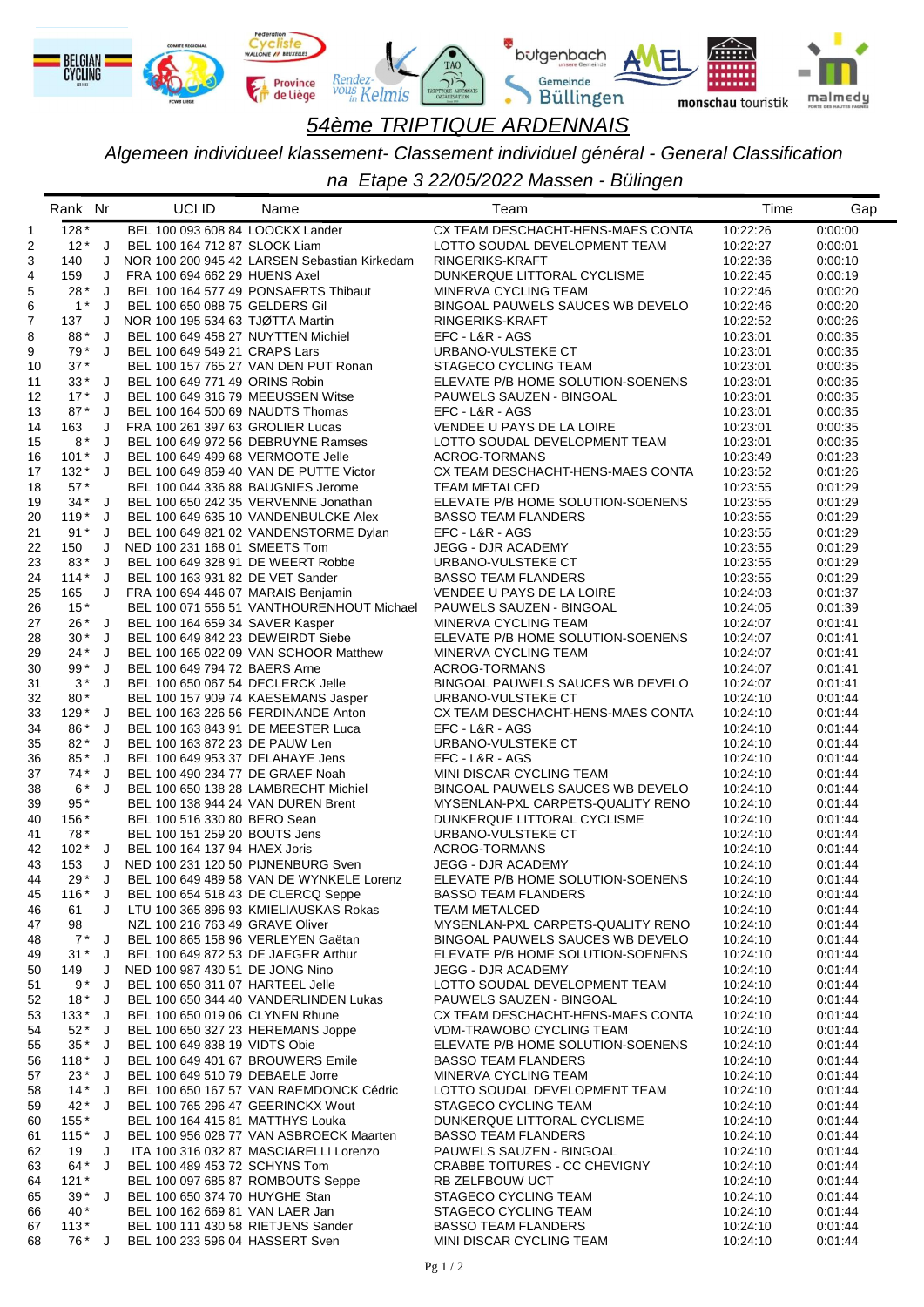

*Algemeen individueel klassement- Classement individuel général - General Classification na Etape 3 22/05/2022 Massen - Bülingen*

|     | Rank Nr       |                | UCI ID                             | Name                                     | Team                                | Time     | Gap     |
|-----|---------------|----------------|------------------------------------|------------------------------------------|-------------------------------------|----------|---------|
| 69  | 120 *         | J              |                                    | BEL 100 724 588 79 DECOTTIGNIES Jordy    | <b>RB ZELFBOUW UCT</b>              | 10:24:10 | 0:01:44 |
| 70  | $142*$        |                | BEL 101 170 191 64 COHEN Alexis    |                                          | ELITE FONDATION COGEA               | 10:24:10 | 0:01:44 |
| 71  | $123*$        |                |                                    | BEL 100 098 024 38 RAYMACKERS Cedric     | <b>RB ZELFBOUW UCT</b>              | 10:24:10 | 0:01:44 |
| 72  | 56 *          | J              | BEL 100 164 002 56 EECKHOUT Arthur |                                          | VDM-TRAWOBO CYCLING TEAM            | 10:24:10 | 0.01.44 |
| 73  | $81*$         | J              |                                    | BEL 100 650 169 59 VAN CAUWENBERGHE Arne | URBANO-VULSTEKE CT                  | 10:24:10 | 0.01.44 |
| 74  | $25*$         | $\mathbf{I}$ . | BEL 100 649 269 32 DHAEYE Enrico   |                                          | MINERVA CYCLING TEAM                | 10:24:20 | 0:01:54 |
| 75  | 152           | J              | NED 100 226 965 66 STAM Maikel     |                                          | <b>JEGG - DJR ACADEMY</b>           | 10:24:24 | 0:01:58 |
| 76  | 157*          |                | BEL 100 143 054 60 LEYMAN Celestin |                                          | DUNKERQUE LITTORAL CYCLISME         | 10:24:38 | 0:02:12 |
| 77  | $107*$        |                |                                    | BEL 100 506 467 14 DELAHAYE Aurélien     | ROYAL CYCLISTS PESANT CLUB LIEGEOIS | 10:24:49 | 0:02:23 |
| 78  | 89*           | J              | BEL 100 650 181 71 THONNON Senne   |                                          | EFC - L&R - AGS                     | 10:24:49 | 0:02:23 |
| 79  | $5*$          | J              | BEL 100 730 496 70 DETALLE Noah    |                                          | BINGOAL PAUWELS SAUCES WB DEVELO    | 10:24:49 | 0.02:23 |
| 80  | $38*$         |                | BEL 100 762 685 55 GERITS Vince    |                                          | <b>STAGECO CYCLING TEAM</b>         | 10:24:50 | 0.02:24 |
| 81  | 59 *          | J              | BEL 100 165 109 96 VERWILT Mauro   |                                          | <b>TEAM METALCED</b>                | 10:24:51 | 0:02:25 |
| 82  | $32*$         | J              | BEL 100 649 754 32 LADANG Miguel   |                                          | ELEVATE P/B HOME SOLUTION-SOENENS   | 10:24:51 | 0:02:25 |
| 83  | $127*$        |                | BEL 100 033 416 32 MEEUSEN Tom     |                                          | CX TEAM DESCHACHT-HENS-MAES CONTA   | 10:24:51 | 0:02:25 |
| 84  | $36*$         |                | BEL 100 154 713 79 PUT Lars        |                                          | STAGECO CYCLING TEAM                | 10:24:51 | 0:02:25 |
| 85  | 48 *          | J              | BEL 100 164 939 23 VAN DYCK Ward   |                                          | VP CONSULTING CYCLING TEAM          | 10:24:51 | 0:02:25 |
| 86  | 16            | J              | NED 100 233 561 66 KAMP Ryan       |                                          | PAUWELS SAUZEN - BINGOAL            | 10:25:01 | 0:02:35 |
| 87  | $44*$         |                |                                    | BEL 100 156 738 67 VAN DER EYCKEN Brent  | VP CONSULTING CYCLING TEAM          | 10:25:09 | 0:02:43 |
| 88  | $43*$         |                |                                    | BEL 100 131 020 54 DEVALCKENEER Sieben   | VP CONSULTING CYCLING TEAM          | 10:25:19 | 0.02:53 |
| 89  | 164           | J              | GBR 100 238 955 28 GEORGE Alfred   |                                          | VENDEE U PAYS DE LA LOIRE           | 10:25:40 | 0:03:14 |
| 90  | 160           | J              | FRA 100 694 663 30 LABBE Benjamin  |                                          | DUNKERQUE LITTORAL CYCLISME         | 10:25:47 | 0:03:21 |
| 91  | 65*           | J              | BEL 100 650 020 07 OMLOOP Mats     |                                          | CRABBE TOITURES - CC CHEVIGNY       | 10:25:53 | 0:03:27 |
| 92  | $117*$        | J              | BEL 100 164 740 18 STOCKX Aaron    |                                          | <b>BASSO TEAM FLANDERS</b>          | 10:25:53 | 0:03:27 |
| 93  | $13*$         | J              | BEL 100 164 821 02 VAN BOVEN Luca  |                                          | LOTTO SOUDAL DEVELOPMENT TEAM       | 10:29:00 | 0:06:34 |
| 94  | 167           | J              | CAN 100 617 591 73 COWAN Quentin   |                                          | VENDEE U PAYS DE LA LOIRE           | 10:29:00 | 0:06:34 |
| 95  | 168           | J              | FRA 100 690 967 20 VADIC Baptiste  |                                          | VENDEE U PAYS DE LA LOIRE           | 10:30:34 | 0:08:08 |
| 96  | 135           | J              | NOR 100 196 099 46 SØRBØ Magnus    |                                          | RINGERIKS-KRAFT                     | 10:30:38 | 0:08:12 |
| 97  | 41 *          |                |                                    | BEL 100 149 209 07 OFFERMANS Michiel     | STAGECO CYCLING TEAM                | 10:30:38 | 0:08:12 |
| 98  | 45*           |                |                                    | BEL 100 164 674 49 SCHERPENBERGH Tristan | VP CONSULTING CYCLING TEAM          | 10:30:38 | 0:08:12 |
| 99  | $72*$         |                | BEL 100 109 768 45 TASSET Marvin   |                                          | MINI DISCAR CYCLING TEAM            | 10:30:38 | 0:08:12 |
| 100 | $84*$ J       |                | BEL 100 649 677 52 VERHEYEN Nils   |                                          | URBANO-VULSTEKE CT                  | 10:30:38 | 0:08:12 |
| 101 | 145           |                |                                    | SUI 100 165 721 29 GACHET Guillaume      | ELITE FONDATION COGEA               | 10:30:38 | 0.08.12 |
| 102 | $125^*$ J     |                | BEL 100 920 390 38 COPPENS Michiel |                                          | <b>RB ZELFBOUW UCT</b>              | 10:30:41 | 0:08:15 |
| 103 | $60*$         |                | BEL 100 114 272 87 HEYNS Nils      |                                          | <b>TEAM METALCED</b>                | 10:30:41 | 0:08:15 |
| 104 | $103*$ J      |                |                                    | BEL 100 650 025 12 BEECKMAN Gauthier     | ACROG-TORMANS                       | 10:30:41 | 0:08:15 |
| 105 | $62*$         | J              | BEL 100 163 227 57 KUYPERS Gerben  |                                          | <b>TEAM METALCED</b>                | 10:30:41 | 0:08:15 |
| 106 | $93*$         | J              |                                    | BEL 100 649 871 52 VAN LOOVEREN Thijs    | MYSENLAN-PXL CARPETS-QUALITY RENO   | 10:31:41 | 0:09:15 |
| 107 | $2^*$         | J              | BEL 100 728 696 16 LOWIE Théo      |                                          | BINGOAL PAUWELS SAUCES WB DEVELO    | 10:32:01 | 0:09:35 |
| 108 | $130*$        | J              | BEL 100 163 797 45 DEJONGHE Len    |                                          | CX TEAM DESCHACHT-HENS-MAES CONTA   | 10:32:16 | 0.09.50 |
| 109 | $51*$         |                | BEL 100 156 805 37 WANTE Jari      |                                          | VDM-TRAWOBO CYCLING TEAM            | 10:34:26 | 0:12:00 |
| 110 | $4^*$ J       |                | BEL 100 462 348 30 LELEU Audric    |                                          | BINGOAL PAUWELS SAUCES WB DEVELO    | 10:35:11 | 0:12:45 |
| 111 | 143           |                |                                    | SUI 101 069 441 00 CLEMENCIO Raphael     | ELITE FONDATION COGEA               | 10:37:16 | 0:14:50 |
| 112 | $27*$         |                |                                    | BEL 100 161 395 68 CAETHOVEN Kenneth     | MINERVA CYCLING TEAM                | 10:37:29 | 0:15:03 |
| 113 | $100*$ J      |                | BEL 100 164 960 44 VANHEEL Elias   |                                          | ACROG-TORMANS                       | 10:38:05 | 0:15:39 |
| 114 | $77*$<br>55 * | J              | BEL 100 861 955 94 MOONEN Zeno     |                                          | MINI DISCAR CYCLING TEAM            | 10:39:18 | 0:16:52 |
| 115 |               | J              | BEL 100 647 060 54 STALMANS Jasper |                                          | VDM-TRAWOBO CYCLING TEAM            | 10:39:18 | 0:16:52 |
| 116 | 138           | J              | NOR 100 207 440 38 WÆHRE Magnus    |                                          | RINGERIKS-KRAFT                     | 10:40:24 | 0:17:58 |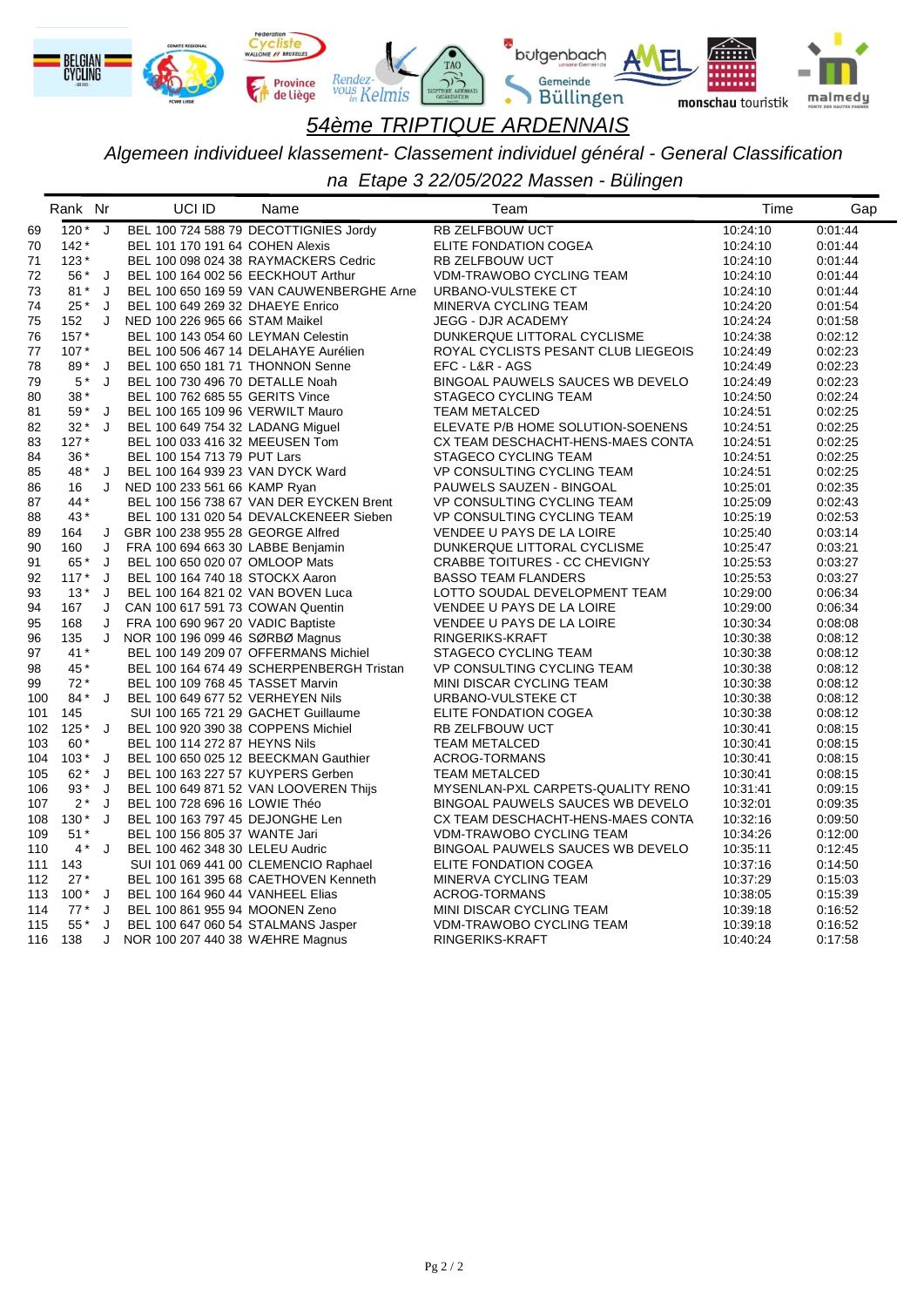

*Algemeen Jongerenklassement - Classement Géneral du Meilleur Jeune - General Youth Classification*

| Rank Nr      |    | UCI ID                               | Name                                             | Team                                  | Time                 | Places     |
|--------------|----|--------------------------------------|--------------------------------------------------|---------------------------------------|----------------------|------------|
| $\mathbf{1}$ |    | 12 BEL 100 164 712 87 SLOCK Liam     |                                                  | LOTTO SOUDAL DEVELOPMENT TEAM         | 10:22:27             | 25         |
| 2            |    |                                      | 140 NOR 100 200 945 42 LARSEN Sebastian Kirkedam | RINGERIKS-KRAFT                       | 10:22:36             | 23         |
| 3            |    | 159 FRA 100 694 662 29 HUENS Axel    |                                                  | DUNKERQUE LITTORAL CYCLISME           | 10:22:45             | 50         |
| 4            |    |                                      | 28 BEL 100 164 577 49 PONSAERTS Thibaut          | MINERVA CYCLING TEAM                  | 10:22:46             | 39         |
| 5            |    | 1 BEL 100 650 088 75 GELDERS Gil     |                                                  | <b>BINGOAL PAUWELS SAUCES WB DEVE</b> | 10:22:46             | 61         |
| 6            |    | 137 NOR 100 195 534 63 TJØTTA Martin |                                                  | RINGERIKS-KRAFT                       | 10:22:52             | 60         |
| 7            |    |                                      | 88 BEL 100 649 458 27 NUYTTEN Michiel            | EFC - L&R - AGS                       | 10:23:01             | 49         |
| 8            |    | 79 BEL 100 649 549 21 CRAPS Lars     |                                                  | URBANO-VULSTEKE CT                    | 10:23:01             | 87         |
| 9            |    | 33 BEL 100 649 771 49 ORINS Robin    |                                                  | ELEVATE P/B HOME SOLUTION-SOENE       | 10:23:01             | 126        |
| 10           |    |                                      | 17 BEL 100 649 316 79 MEEUSSEN Witse             | PAUWELS SAUZEN - BINGOAL              | 10:23:01             | 158        |
| 11           |    |                                      | 87 BEL 100 164 500 69 NAUDTS Thomas              | EFC - L&R - AGS                       | 10:23:01             | 163        |
| 12           |    |                                      | 163 FRA 100 261 397 63 GROLIER Lucas             | VENDEE U PAYS DE LA LOIRE             | 10:23:01             | 188        |
| 13           |    |                                      | 8 BEL 100 649 972 56 DEBRUYNE Ramses             | LOTTO SOUDAL DEVELOPMENT TEAM         | 10:23:01             | 193        |
| 14           |    |                                      | 101 BEL 100 649 499 68 VERMOOTE Jelle            | <b>ACROG-TORMANS</b>                  | 10:23:49             | 56         |
| 15           |    |                                      | 132 BEL 100 649 859 40 VAN DE PUTTE Victor       | CX TEAM DESCHACHT-HENS-MAES CO        | 10:23:52             | 113        |
| 16           |    |                                      | 34 BEL 100 650 242 35 VERVENNE Jonathan          | ELEVATE P/B HOME SOLUTION-SOENE       | 10:23:55             | 84         |
| 17           |    |                                      | 119 BEL 100 649 635 10 VANDENBULCKE Alex         | <b>BASSO TEAM FLANDERS</b>            | 10:23:55             | 110        |
| 18           |    |                                      | 91 BEL 100 649 821 02 VANDENSTORME Dylan         | EFC - L&R - AGS                       | 10:23:55             | 111        |
| 19           |    | 150 NED 100 231 168 01 SMEETS Tom    |                                                  | <b>JEGG - DJR ACADEMY</b>             | 10:23:55             | 116        |
| 20           |    |                                      | 83 BEL 100 649 328 91 DE WEERT Robbe             | URBANO-VULSTEKE CT                    | 10:23:55             | 136        |
| 21           |    |                                      | 114 BEL 100 163 931 82 DE VET Sander             | <b>BASSO TEAM FLANDERS</b>            | 10:23:55             | 159        |
| 22           |    |                                      | 165 FRA 100 694 446 07 MARAIS Benjamin           | VENDEE U PAYS DE LA LOIRE             | 10:24:03             | 138        |
| 23           |    | 26 BEL 100 164 659 34 SAVER Kasper   |                                                  | MINERVA CYCLING TEAM                  | 10:24:07             | 72         |
| 24           |    |                                      | 30 BEL 100 649 842 23 DEWEIRDT Siebe             | ELEVATE P/B HOME SOLUTION-SOENE       | 10:24:07             | 78         |
| 25           |    |                                      | 24 BEL 100 165 022 09 VAN SCHOOR Matthew         | MINERVA CYCLING TEAM                  | 10:24:07             | 102        |
| 26           |    | 99 BEL 100 649 794 72 BAERS Arne     |                                                  | <b>ACROG-TORMANS</b>                  | 10:24:07             | 122        |
| 27           |    |                                      | 3 BEL 100 650 067 54 DECLERCK Jelle              | BINGOAL PAUWELS SAUCES WB DEVE        | 10:24:07             | 129        |
| 28           |    |                                      | 129 BEL 100 163 226 56 FERDINANDE Anton          | CX TEAM DESCHACHT-HENS-MAES CO        | 10:24:10             | 91         |
| 29           |    |                                      | 86 BEL 100 163 843 91 DE MEESTER Luca            | EFC - L&R - AGS                       | 10:24:10             | 92         |
| 30<br>31     |    | 82 BEL 100 163 872 23 DE PAUW Len    | 85 BEL 100 649 953 37 DELAHAYE Jens              | URBANO-VULSTEKE CT<br>EFC - L&R - AGS | 10:24:10             | 103<br>104 |
| 32           |    |                                      | 74 BEL 100 490 234 77 DE GRAEF Noah              | MINI DISCAR CYCLING TEAM              | 10:24:10             |            |
| 33           |    |                                      | 6 BEL 100 650 138 28 LAMBRECHT Michiel           | BINGOAL PAUWELS SAUCES WB DEVE        | 10:24:10<br>10:24:10 | 106<br>117 |
| 34           |    | 102 BEL 100 164 137 94 HAEX Joris    |                                                  | <b>ACROG-TORMANS</b>                  | 10:24:10             | 145        |
| 35           |    |                                      | 153 NED 100 231 120 50 PIJNENBURG Sven           | <b>JEGG - DJR ACADEMY</b>             | 10:24:10             | 146        |
| 36           |    |                                      | 29 BEL 100 649 489 58 VAN DE WYNKELE Lorenz      | ELEVATE P/B HOME SOLUTION-SOENE       | 10:24:10             | 151        |
| 37           |    |                                      | 116 BEL 100 654 518 43 DE CLERCQ Seppe           | <b>BASSO TEAM FLANDERS</b>            | 10:24:10             | 157        |
| 38           |    |                                      | 61 LTU 100 365 896 93 KMIELIAUSKAS Rokas         | TEAM METALCED                         | 10:24:10             | 165        |
| 39           |    |                                      | 7 BEL 100 865 158 96 VERLEYEN Gaëtan             | BINGOAL PAUWELS SAUCES WB DEVE        | 10:24:10             | 170        |
| 40           |    |                                      | 31 BEL 100 649 872 53 DE JAEGER Arthur           | ELEVATE P/B HOME SOLUTION-SOENE       | 10:24:10             | 172        |
| 41           |    | 149 NED 100 987 430 51 DE JONG Nino  |                                                  | JEGG - DJR ACADEMY                    | 10:24:10             | 174        |
| 42           |    |                                      | 9 BEL 100 650 311 07 HARTEEL Jelle               | LOTTO SOUDAL DEVELOPMENT TEAM         | 10:24:10             | 174        |
| 43           |    |                                      | 18 BEL 100 650 344 40 VANDERLINDEN Lukas         | PAUWELS SAUZEN - BINGOAL              | 10:24:10             | 176        |
| 44           |    |                                      | 133 BEL 100 650 019 06 CLYNEN Rhune              | CX TEAM DESCHACHT-HENS-MAES CO        | 10:24:10             | 178        |
| 45           |    |                                      | 52 BEL 100 650 327 23 HEREMANS Joppe             | VDM-TRAWOBO CYCLING TEAM              | 10:24:10             | 179        |
| 46           |    | 35 BEL 100 649 838 19 VIDTS Obie     |                                                  | ELEVATE P/B HOME SOLUTION-SOENE       | 10:24:10             | 179        |
| 47           |    |                                      | 118 BEL 100 649 401 67 BROUWERS Emile            | <b>BASSO TEAM FLANDERS</b>            | 10:24:10             | 184        |
| 48           |    |                                      | 23 BEL 100 649 510 79 DEBAELE Jorre              | MINERVA CYCLING TEAM                  | 10:24:10             | 191        |
| 49           |    |                                      | 14 BEL 100 650 167 57 VAN RAEMDONCK Cédric       | LOTTO SOUDAL DEVELOPMENT TEAM         | 10:24:10             | 192        |
| 50           |    |                                      | 42 BEL 100 765 296 47 GEERINCKX Wout             | STAGECO CYCLING TEAM                  | 10:24:10             | 194        |
| 51           |    |                                      | 115 BEL 100 956 028 77 VAN ASBROECK Maarten      | <b>BASSO TEAM FLANDERS</b>            | 10:24:10             | 201        |
| 52           | 19 |                                      | ITA 100 316 032 87 MASCIARELLI Lorenzo           | PAUWELS SAUZEN - BINGOAL              | 10:24:10             | 205        |
| 53           |    | 64 BEL 100 489 453 72 SCHYNS Tom     |                                                  | CRABBE TOITURES - CC CHEVIGNY         | 10:24:10             | 208        |
| 54           |    | 39 BEL 100 650 374 70 HUYGHE Stan    |                                                  | STAGECO CYCLING TEAM                  | 10:24:10             | 209        |
| 55           |    |                                      | 76 BEL 100 233 596 04 HASSERT Sven               | MINI DISCAR CYCLING TEAM              | 10:24:10             | 223        |
| 56           |    |                                      | 120 BEL 100 724 588 79 DECOTTIGNIES Jordy        | RB ZELFBOUW UCT                       | 10:24:10             | 234        |
| 57           |    |                                      | 56 BEL 100 164 002 56 EECKHOUT Arthur            | VDM-TRAWOBO CYCLING TEAM              | 10:24:10             | 277        |
| 58           |    |                                      | 81 BEL 100 650 169 59 VAN CAUWENBERGHE Arne      | URBANO-VULSTEKE CT                    | 10:24:10             | 282        |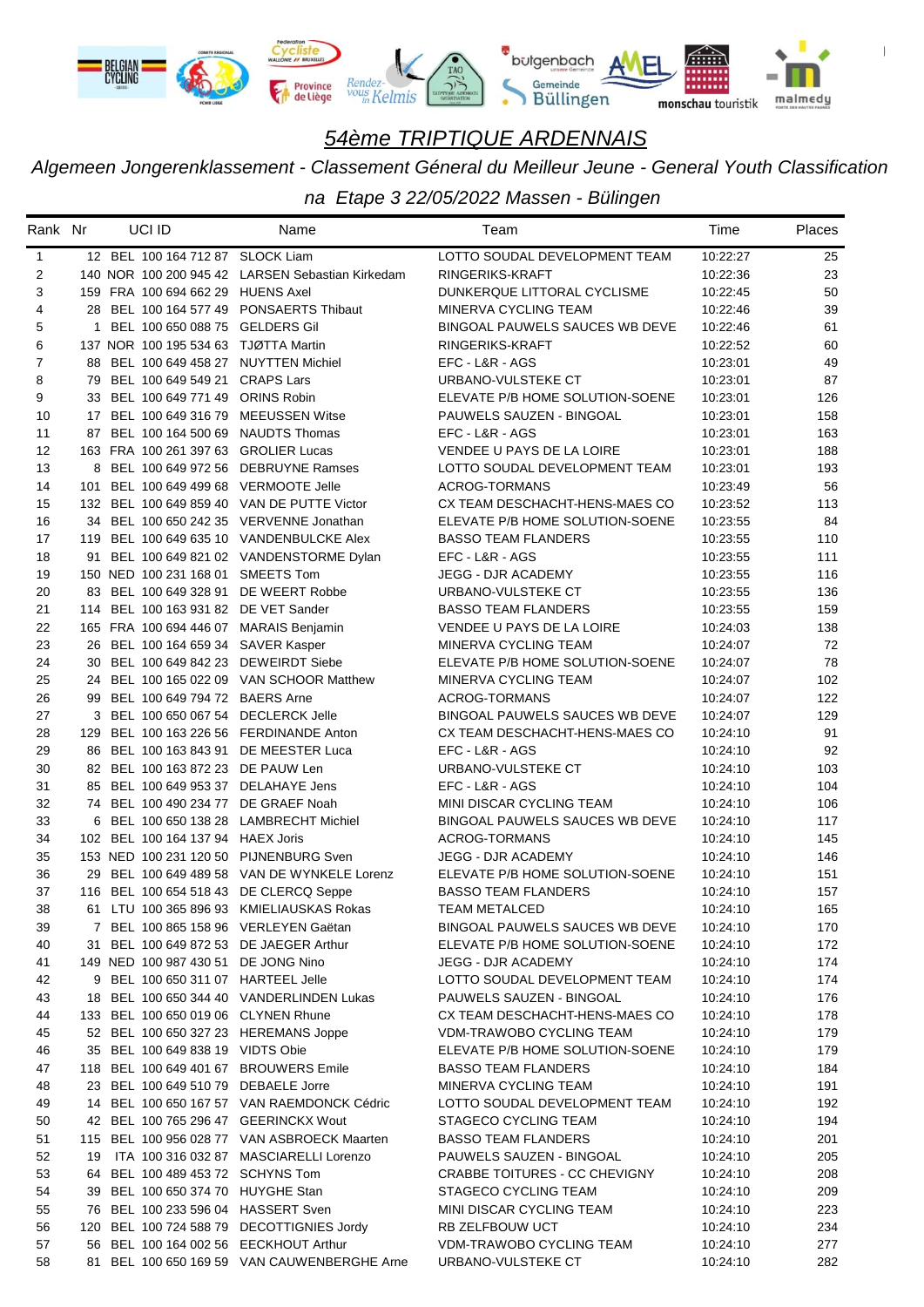

*Algemeen Jongerenklassement - Classement Géneral du Meilleur Jeune - General Youth Classification*

| Rank Nr |     | UCI ID                                 | Name                                     | Team                                  | Time     | <b>Places</b> |
|---------|-----|----------------------------------------|------------------------------------------|---------------------------------------|----------|---------------|
| 59      |     | 25 BEL 100 649 269 32 DHAEYE Enrico    |                                          | MINERVA CYCLING TEAM                  | 10:24:20 | 120           |
| 60      |     | 152 NED 100 226 965 66 STAM Maikel     |                                          | <b>JEGG - DJR ACADEMY</b>             | 10:24:24 | 205           |
| 61      |     | 89 BEL 100 650 181 71 THONNON Senne    |                                          | EFC - L&R - AGS                       | 10:24:49 | 267           |
| 62      | 5   | BEL 100 730 496 70 DETALLE Noah        |                                          | <b>BINGOAL PAUWELS SAUCES WB DEVE</b> | 10:24:49 | 285           |
| 63      |     | 59 BEL 100 165 109 96 VERWILT Mauro    |                                          | <b>TEAM METALCED</b>                  | 10:24:51 | 249           |
| 64      |     | 32 BEL 100 649 754 32 LADANG Miguel    |                                          | ELEVATE P/B HOME SOLUTION-SOENE       | 10:24:51 | 272           |
| 65      |     | 48 BEL 100 164 939 23 VAN DYCK Ward    |                                          | <b>VP CONSULTING CYCLING TEAM</b>     | 10:24:51 | 312           |
| 66      |     | 16 NED 100 233 561 66 KAMP Ryan        |                                          | PAUWELS SAUZEN - BINGOAL              | 10:25:01 | 237           |
| 67      |     | 164 GBR 100 238 955 28 GEORGE Alfred   |                                          | VENDEE U PAYS DE LA LOIRE             | 10:25:40 | 117           |
| 68      |     | 160 FRA 100 694 663 30 LABBE Benjamin  |                                          | DUNKERQUE LITTORAL CYCLISME           | 10:25:47 | 279           |
| 69      |     | 65 BEL 100 650 020 07 OMLOOP Mats      |                                          | <b>CRABBE TOITURES - CC CHEVIGNY</b>  | 10:25:53 | 188           |
| 70      |     | 117 BEL 100 164 740 18 STOCKX Aaron    |                                          | <b>BASSO TEAM FLANDERS</b>            | 10:25:53 | 236           |
| 71      |     | 13 BEL 100 164 821 02 VAN BOVEN Luca   |                                          | LOTTO SOUDAL DEVELOPMENT TEAM         | 10:29:00 | 298           |
| 72      |     | 167 CAN 100 617 591 73 COWAN Quentin   |                                          | VENDEE U PAYS DE LA LOIRE             | 10:29:00 | 304           |
| 73      |     | 168 FRA 100 690 967 20 VADIC Baptiste  |                                          | VENDEE U PAYS DE LA LOIRE             | 10:30:34 | 212           |
| 74      |     | 135 NOR 100 196 099 46 SØRBØ Magnus    |                                          | RINGERIKS-KRAFT                       | 10:30:38 | 187           |
| 75      |     | 84 BEL 100 649 677 52 VERHEYEN Nils    |                                          | URBANO-VULSTEKE CT                    | 10:30:38 | 267           |
| 76      |     | 125 BEL 100 920 390 38 COPPENS Michiel |                                          | <b>RB ZELFBOUW UCT</b>                | 10:30:41 | 280           |
| 77      |     |                                        | 103 BEL 100 650 025 12 BEECKMAN Gauthier | <b>ACROG-TORMANS</b>                  | 10:30:41 | 306           |
| 78      |     | 62 BEL 100 163 227 57 KUYPERS Gerben   |                                          | <b>TEAM METALCED</b>                  | 10:30:41 | 314           |
| 79      |     |                                        | 93 BEL 100 649 871 52 VAN LOOVEREN Thijs | MYSENLAN-PXL CARPETS-QUALITY RE       | 10:31:41 | 353           |
| 80      |     | 2 BEL 100 728 696 16 LOWIE Théo        |                                          | <b>BINGOAL PAUWELS SAUCES WB DEVE</b> | 10:32:01 | 344           |
| 81      |     | 130 BEL 100 163 797 45 DEJONGHE Len    |                                          | CX TEAM DESCHACHT-HENS-MAES CO        | 10:32:16 | 239           |
| 82      |     | 4 BEL 100 462 348 30 LELEU Audric      |                                          | BINGOAL PAUWELS SAUCES WB DEVE        | 10:35:11 | 265           |
| 83      | 100 | BEL 100 164 960 44 VANHEEL Elias       |                                          | <b>ACROG-TORMANS</b>                  | 10:38:05 | 338           |
| 84      | 77  | BEL 100 861 955 94 MOONEN Zeno         |                                          | MINI DISCAR CYCLING TEAM              | 10:39:18 | 199           |
| 85      | 55  | BEL 100 647 060 54 STALMANS Jasper     |                                          | <b>VDM-TRAWOBO CYCLING TEAM</b>       | 10:39:18 | 260           |
| 86      |     | 138 NOR 100 207 440 38 WÆHRE Magnus    |                                          | RINGERIKS-KRAFT                       | 10:40:24 | 364           |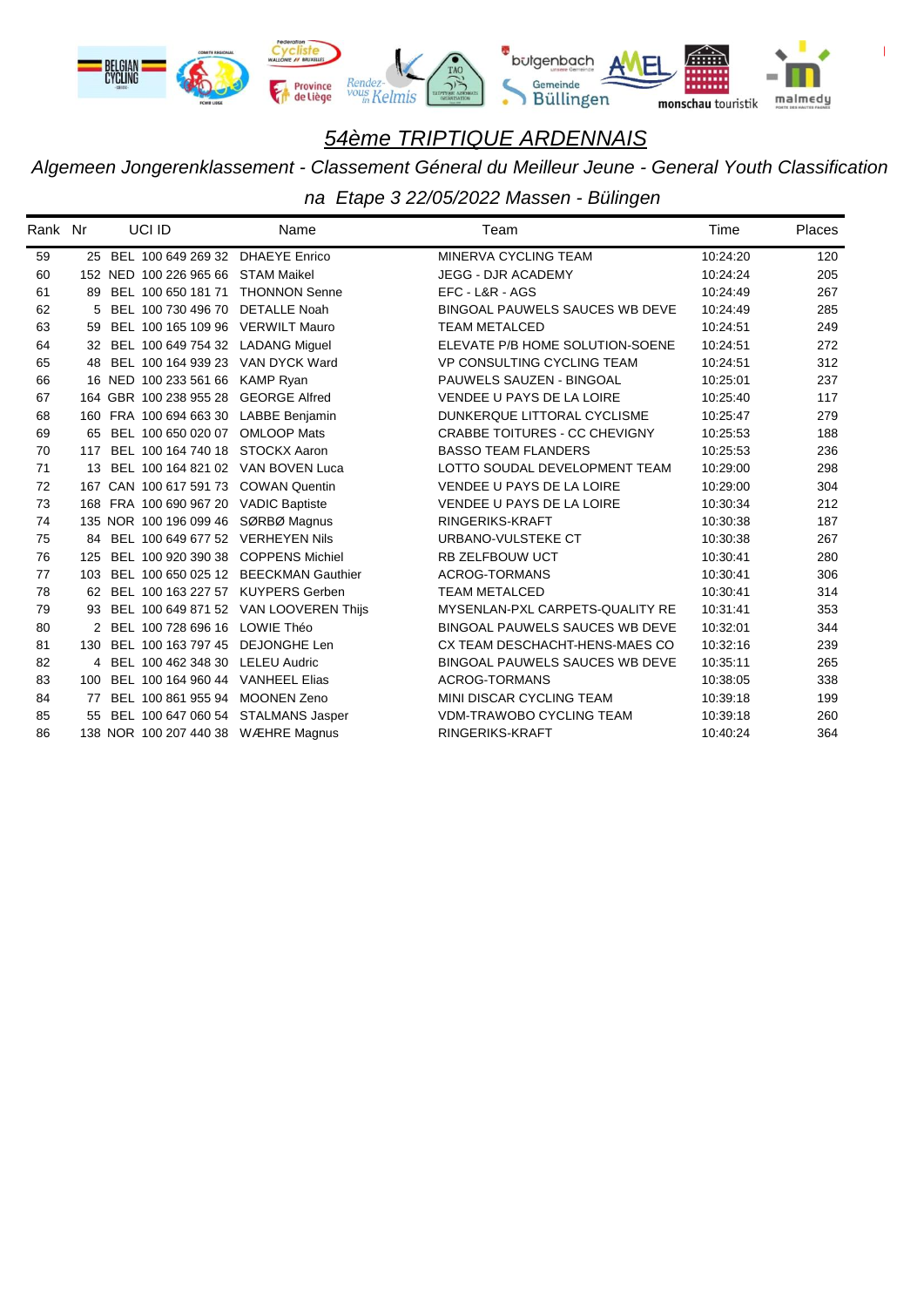

Algemeen ploegenklassement - Classement général par équipes - General Team Classification

| Rank            | Team                                       | Time     |
|-----------------|--------------------------------------------|----------|
| $\mathbf{1}$    | LOTTO SOUDAL DEVELOPMENT TEAM              | 31:09:57 |
| 2               | EFC - L&R - AGS                            | 31:09:57 |
| 3               | CX TEAM DESCHACHT-HENS-MAES CONTAINERS     | 31:10:48 |
| 4               | MINERVA CYCLING TEAM                       | 31:11:00 |
| 5               | ELEVATE P/B HOME SOLUTION-SOENENS          | 31:11:03 |
| 6               | DUNKERQUE LITTORAL CYCLISME                | 31:11:03 |
| 7               | BINGOAL PAUWELS SAUCES WB DEVELOPMENT TEAM | 31:11:03 |
| 8               | URBANO-VULSTEKE CT                         | 31:11:06 |
| 9               | PAUWELS SAUZEN - BINGOAL                   | 31:11:06 |
| 10              | VENDEE U PAYS DE LA LOIRE                  | 31:11:09 |
| 11              | <b>STAGECO CYCLING TEAM</b>                | 31:11:21 |
| 12 <sup>°</sup> | <b>BASSO TEAM FLANDERS</b>                 | 31:12:00 |
| 13              | ACROG-TORMANS                              | 31:12:12 |
| 14              | <b>JEGG - DJR ACADEMY</b>                  | 31:12:12 |
| 15              | <b>TEAM METALCED</b>                       | 31:12:15 |
| 16              | <b>RB ZELFBOUW UCT</b>                     | 31:12:30 |
| 17              | <b>VP CONSULTING CYCLING TEAM</b>          | 31:14:20 |
| 18              | RINGERIKS-KRAFT                            | 31:16:16 |
| 19              | MINI DISCAR CYCLING TEAM                   | 31:18:46 |
| 20              | <b>VDM-TRAWOBO CYCLING TEAM</b>            | 31:18:58 |
| 21              | MYSENLAN-PXL CARPETS-QUALITY RENOVATIE     | 31:19:42 |
| 22              | ELITE FONDATION COGEA                      | 31:32:04 |
|                 |                                            |          |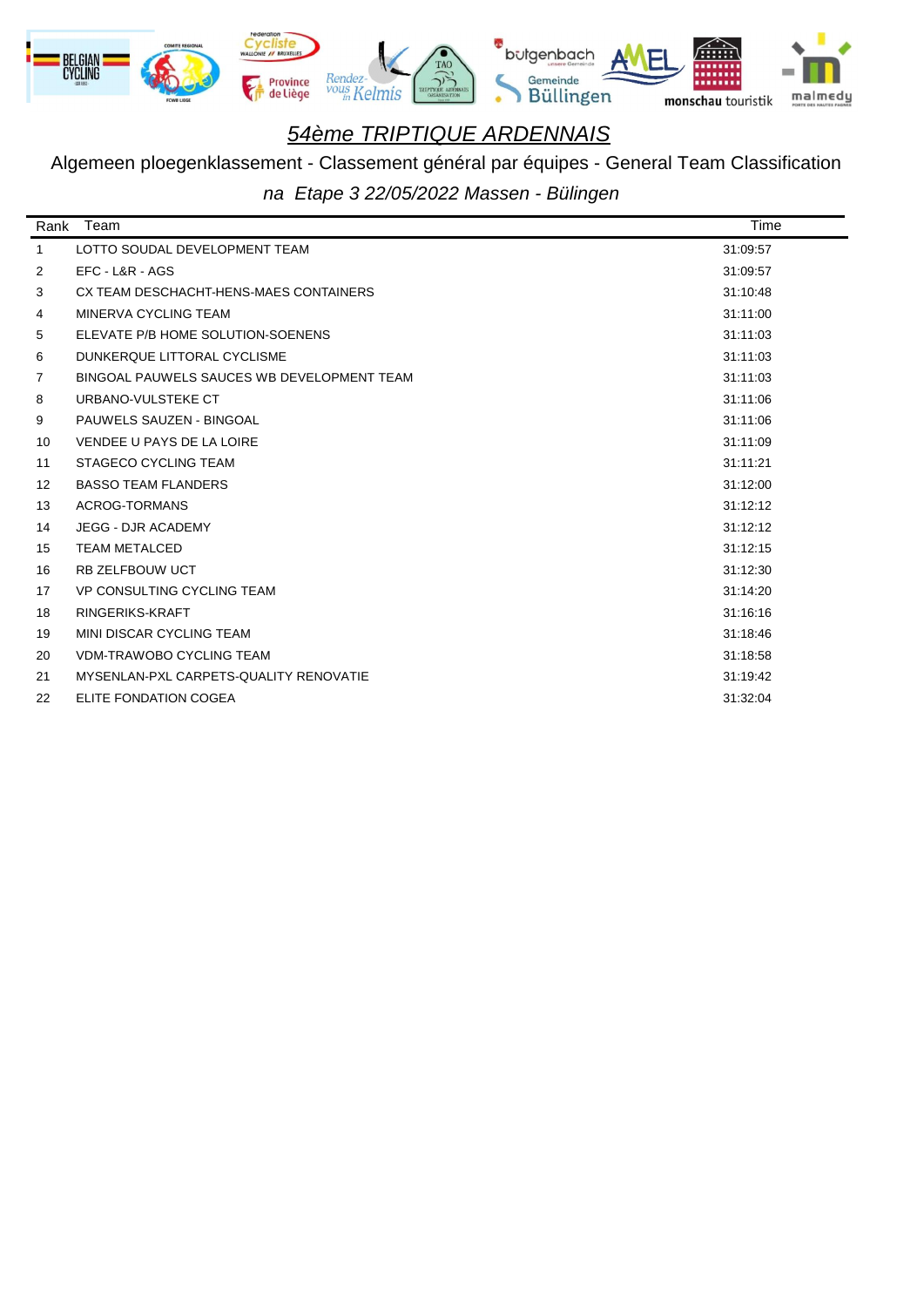

*Algemeen puntenklassement - Classement général aux points - General Points Classification na Etape 3 22/05/2022 Massen - Bülingen*

|    |    | Rang Rugnr Naam-Nom<br>Ploeg-Equipe |                                        | Punten-Points |
|----|----|-------------------------------------|----------------------------------------|---------------|
| 1  |    | 128 LOOCKX Lander                   | CX TEAM DESCHACHT-HENS-MAES CONTAINERS | 35            |
| 2  |    | 12 SLOCK Liam                       | LOTTO SOUDAL DEVELOPMENT TEAM          | 27            |
| 3  |    | 101 VERMOOTE Jelle                  | <b>ACROG-TORMANS</b>                   | 20            |
| 4  |    | 140 LARSEN Sebastian Kirkedam       | RINGERIKS-KRAFT                        | 18            |
| 5  |    | 168 VADIC Baptiste                  | VENDEE U PAYS DE LA LOIRE              | 12            |
| 6  |    | 164 GEORGE Alfred                   | VENDEE U PAYS DE LA LOIRE              | 10            |
| 7  |    | 88 NUYTTEN Michiel                  | EFC - L&R - AGS                        | 8             |
| 8  | 17 | <b>MEEUSSEN Witse</b>               | PAUWELS SAUZEN - BINGOAL               | 8             |
| 9  |    | 25 DHAEYE Enrico                    | MINERVA CYCLING TEAM                   | 8             |
| 10 |    | 132 VAN DE PUTTE Victor             | CX TEAM DESCHACHT-HENS-MAES CONTAINERS | 6             |
| 11 |    | 30 DEWEIRDT Siebe                   | ELEVATE P/B HOME SOLUTION-SOENENS      | 6             |
| 12 |    | 87 NAUDTS Thomas                    | EFC - L&R - AGS                        | 5             |
| 13 | 57 | <b>BAUGNIES Jerome</b>              | <b>TEAM METALCED</b>                   | 5             |
| 14 |    | 78 BOUTS Jens                       | URBANO-VULSTEKE CT                     | 5             |
| 15 |    | 159 HUENS Axel                      | DUNKERQUE LITTORAL CYCLISME            | 4             |
| 16 |    | 79 CRAPS Lars                       | URBANO-VULSTEKE CT                     | 4             |
| 17 |    | 37 VAN DEN PUT Ronan                | STAGECO CYCLING TEAM                   | 4             |
| 18 |    | 34 VERVENNE Jonathan                | ELEVATE P/B HOME SOLUTION-SOENENS      | 4             |
| 19 |    | 80 KAESEMANS Jasper                 | URBANO-VULSTEKE CT                     | 4             |
| 20 |    | 163 GROLIER Lucas                   | VENDEE U PAYS DE LA LOIRE              | 2             |
| 21 |    | 119 VANDENBULCKE Alex               | <b>BASSO TEAM FLANDERS</b>             | 2             |
| 22 |    | 95 VAN DUREN Brent                  | MYSENLAN-PXL CARPETS-QUALITY RENOVATIE |               |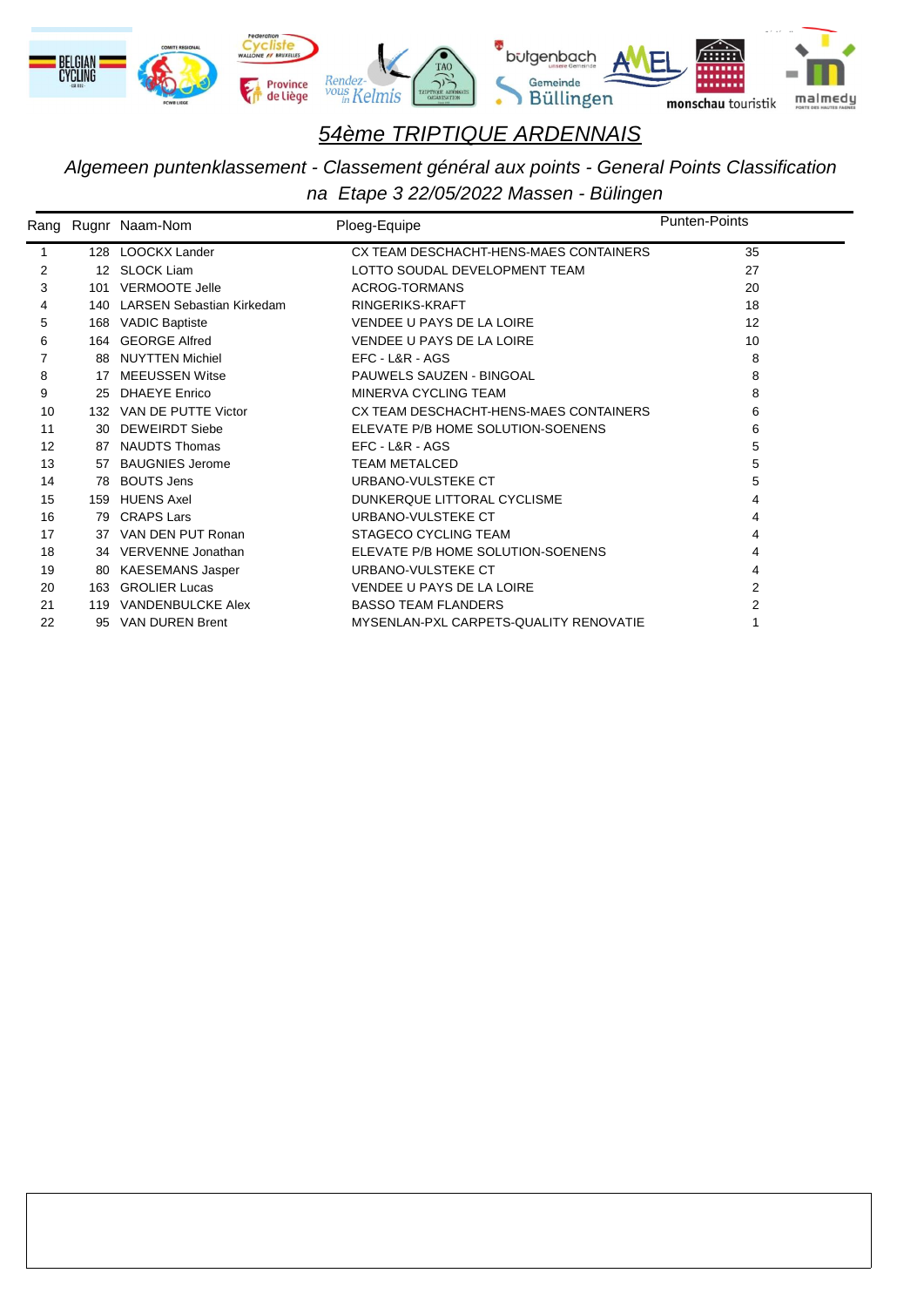

*Algemeen klassement Sprinten- Classement général Sprints - General Sprint Classification na Etape 3 22/05/2022 Massen - Bülingen*

| Rank Nr        |     | Name                      | Team                                 | <b>Points</b> |
|----------------|-----|---------------------------|--------------------------------------|---------------|
| $\mathbf{1}$   |     | 113 RIETJENS Sander       | <b>BASSO TEAM FLANDERS</b>           | 13            |
| 2              |     | 85 DELAHAYE Jens          | EFC - L&R - AGS                      | 10            |
| 3              |     | 12 SLOCK Liam             | LOTTO SOUDAL DEVELOPMENT TEAM        | 6             |
| 4              |     | 88 NUYTTEN Michiel        | EFC - L&R - AGS                      |               |
| 5              |     | 43 DEVALCKENEER Sieben    | VP CONSULTING CYCLING TEAM           | 5             |
| 6              |     | 117 STOCKX Aaron          | <b>BASSO TEAM FLANDERS</b>           | 5             |
| $\overline{7}$ |     | 72 TASSET Marvin          | MINI DISCAR CYCLING TEAM             | 5             |
| 8              |     | 128 LOOCKX Lander         | CX TEAM DESCHACHT-HENS-MAES CONTAINE | 3             |
| 9              |     | 28 PONSAERTS Thibaut      | MINERVA CYCLING TEAM                 |               |
| 10             |     | 15 VANTHOURENHOUT Michael | PAUWELS SAUZEN - BINGOAL             |               |
| 11             |     | 23 DEBAELE Jorre          | MINERVA CYCLING TEAM                 |               |
| 12             |     | 60 HEYNS Nils             | <b>TEAM METALCED</b>                 |               |
| 13             |     | 4 LELEU Audric            | BINGOAL PAUWELS SAUCES WB DEVELOPMEN |               |
| 14             |     | 164 GEORGE Alfred         | VENDEE U PAYS DE LA LOIRE            |               |
| 15             | 159 | <b>HUENS Axel</b>         | DUNKERQUE LITTORAL CYCLISME          |               |
| 16             |     | 168 VADIC Baptiste        | VENDEE U PAYS DE LA LOIRE            |               |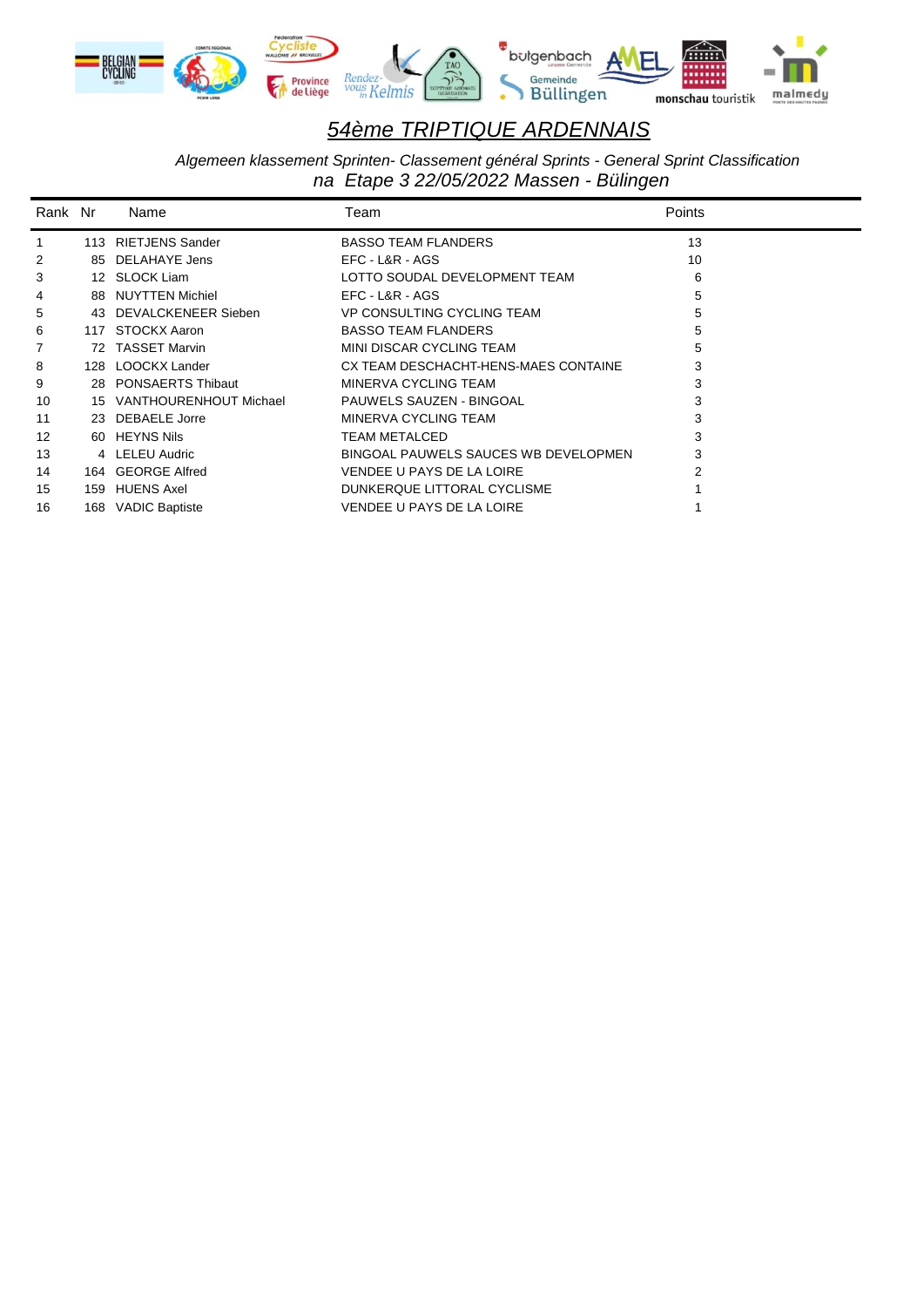

*Algemeen Klassement GPM- Classement géneral GPM- General GPM Classification*

| Rank Nr           |   | Name                      | Team                                  | Points         |
|-------------------|---|---------------------------|---------------------------------------|----------------|
| 1                 |   | 45 SCHERPENBERGH Tristan  | VP CONSULTING CYCLING TEAM            | 47             |
| 2                 |   | 23 DEBAELE Jorre          | MINERVA CYCLING TEAM                  | 46             |
| 3                 |   | 43 DEVALCKENEER Sieben    | <b>VP CONSULTING CYCLING TEAM</b>     | 39             |
| 4                 |   | 62 KUYPERS Gerben         | <b>TEAM METALCED</b>                  | 28             |
| 5                 |   | 128 LOOCKX Lander         | CX TEAM DESCHACHT-HENS-MAES CONTAINE  | 25             |
| 6                 |   | 12 SLOCK Liam             | LOTTO SOUDAL DEVELOPMENT TEAM         | 18             |
| 7                 |   | 1 GELDERS Gil             | BINGOAL PAUWELS SAUCES WB DEVELOPMEN  | 18             |
| 8                 | 8 | <b>DEBRUYNE Ramses</b>    | LOTTO SOUDAL DEVELOPMENT TEAM         | 17             |
| 9                 |   | 15 VANTHOURENHOUT Michael | PAUWELS SAUZEN - BINGOAL              | 16             |
| 10                |   | 28 PONSAERTS Thibaut      | MINERVA CYCLING TEAM                  | 12             |
| 11                |   | 159 HUENS Axel            | DUNKERQUE LITTORAL CYCLISME           | 10             |
| $12 \overline{ }$ |   | 117 STOCKX Aaron          | <b>BASSO TEAM FLANDERS</b>            | 10             |
| 13                |   | 16 KAMP Ryan              | PAUWELS SAUZEN - BINGOAL              | 10             |
| 14                |   | 163 GROLIER Lucas         | VENDEE U PAYS DE LA LOIRE             | 9              |
| 15                |   | 165 MARAIS Benjamin       | VENDEE U PAYS DE LA LOIRE             | 9              |
| 16                |   | 127 MEEUSEN Tom           | CX TEAM DESCHACHT-HENS-MAES CONTAINE  | 8              |
| 17                |   | 79 CRAPS Lars             | URBANO-VULSTEKE CT                    | 6              |
| 18                |   | 85 DELAHAYE Jens          | EFC - L&R - AGS                       | 6              |
| 19                |   | 155 MATTHYS Louka         | DUNKERQUE LITTORAL CYCLISME           | 5              |
| 20                |   | 114 DE VET Sander         | <b>BASSO TEAM FLANDERS</b>            | 5              |
| 21                |   | 32 LADANG Miguel          | ELEVATE P/B HOME SOLUTION-SOENENS     | 5              |
| 22                |   | 33 ORINS Robin            | ELEVATE P/B HOME SOLUTION-SOENENS     | 4              |
| 23                |   | 115 VAN ASBROECK Maarten  | <b>BASSO TEAM FLANDERS</b>            | 3              |
| 24                |   | 36 PUT Lars               | <b>STAGECO CYCLING TEAM</b>           | 3              |
| 25                |   | 44 VAN DER EYCKEN Brent   | <b>VP CONSULTING CYCLING TEAM</b>     | 3              |
| 26                |   | 92 PERMENTIER Emano       | MYSENLAN-PXL CARPETS-QUALITY RENOVATI | 3              |
| 27                |   | 156 BERO Sean             | DUNKERQUE LITTORAL CYCLISME           | $\overline{2}$ |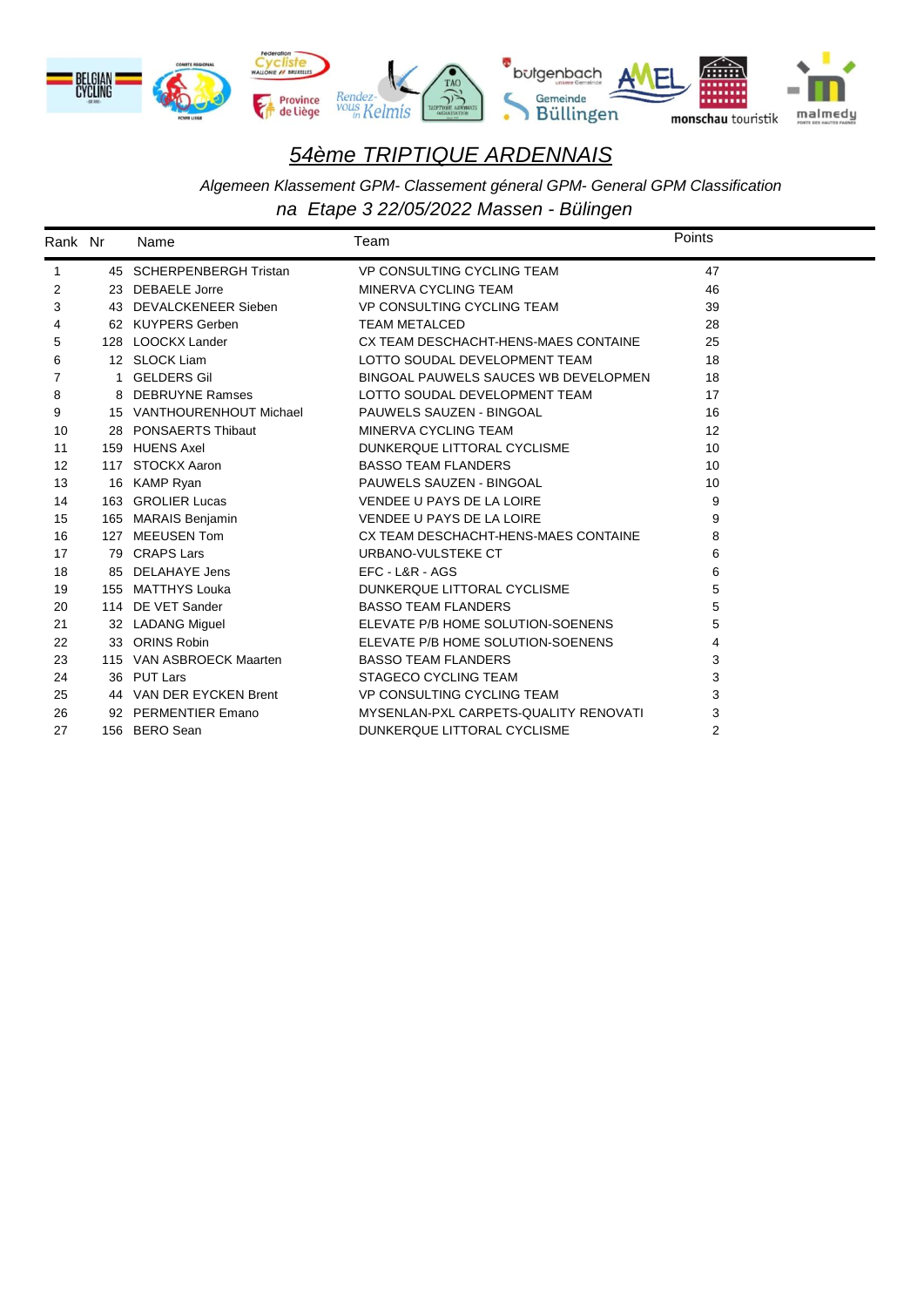

*Alg Klas. Regionale Renner -Clas. Géneral Meilleur Regionaux - General Clas. Regional Rider na Etape 3 22/05/2022 Massen - Bülingen*

|              | Rang Rugnr Naam                        | Ploeg - Equip                                                                              | <b>Tijd</b>          | <b>Plaatsen</b> |
|--------------|----------------------------------------|--------------------------------------------------------------------------------------------|----------------------|-----------------|
| $\mathbf{1}$ | 128 LOOCKX Lander                      | BEL19970425 CX TEAM DESCHACHT-HENS-MAES CONTAI                                             | 10:22:26             | 7               |
| 2            | 12 SLOCK Liam                          | BEL20000918 LOTTO SOUDAL DEVELOPMENT TEAM                                                  | 10:22:27             | 25              |
| 3            | 28 PONSAERTS Thibaut                   | BEL20000621 MINERVA CYCLING TEAM                                                           | 10:22:46             | 39              |
| 4            | 1 GELDERS Gil                          | BEL20021216 BINGOAL PAUWELS SAUCES WB DEVELOP                                              | 10:22:46             | 61              |
| 5            | 88 NUYTTEN Michiel                     | BEL20010719 EFC - L&R - AGS                                                                | 10:23:01             | 49              |
| 6            | 79 CRAPS Lars                          | BEL20011017 URBANO-VULSTEKE CT                                                             | 10:23:01             | 87              |
| 7            | 37 VAN DEN PUT Ronan                   | BEL19991022 STAGECO CYCLING TEAM                                                           | 10:23:01             | 116             |
| 8            | 33 ORINS Robin                         | BEL20020306 ELEVATE P/B HOME SOLUTION-SOENENS                                              | 10:23:01             | 126             |
| 9            | 17 MEEUSSEN Witse                      | BEL20010308 PAUWELS SAUZEN - BINGOAL                                                       | 10:23:01             | 158             |
| 10           | 87 NAUDTS Thomas                       | BEL20000926 EFC - L&R - AGS                                                                | 10:23:01             | 163             |
| 11           | 8 DEBRUYNE Ramses                      | BEL20020831 LOTTO SOUDAL DEVELOPMENT TEAM                                                  | 10:23:01             | 193             |
| 12           | 101 VERMOOTE Jelle                     | BEL20010829 ACROG-TORMANS                                                                  | 10:23:49             | 56              |
| 13           | 132 VAN DE PUTTE Victor                | BEL20020520 CX TEAM DESCHACHT-HENS-MAES CONTAI                                             | 10:23:52             | 113             |
| 14           | 57 BAUGNIES Jerome                     | BEL19870401 TEAM METALCED                                                                  | 10:23:55             | 70              |
| 15           | 34 VERVENNE Jonathan                   | BEL20030527 ELEVATE P/B HOME SOLUTION-SOENENS                                              | 10:23:55             | 84              |
| 16           | 119 VANDENBULCKE Alex                  | BEL20011125 BASSO TEAM FLANDERS                                                            | 10:23:55             | 110             |
| 17           | 91 VANDENSTORME Dylan                  | BEL20020419 EFC - L&R - AGS                                                                | 10:23:55             | 111             |
| 18           | 83 DE WEERT Robbe                      | BEL20010314 URBANO-VULSTEKE CT                                                             | 10:23:55             | 136             |
| 19           | 114 DE VET Sander                      | BEL20000916 BASSO TEAM FLANDERS                                                            | 10:23:55             | 159             |
| 20           | 15 VANTHOURENHOUT Michael              | BEL19931210 PAUWELS SAUZEN - BINGOAL                                                       | 10:24:05             | 120             |
| 21           | 26 SAVER Kasper                        | BEL20001126 MINERVA CYCLING TEAM                                                           | 10:24:07             | 72              |
| 22           | 30 DEWEIRDT Siebe                      | BEL20020508 ELEVATE P/B HOME SOLUTION-SOENENS                                              | 10:24:07             | 78              |
| 23           | 24 VAN SCHOOR Matthew                  | BEL20000331 MINERVA CYCLING TEAM                                                           | 10:24:07             | 102             |
| 24           | 99 BAERS Arne                          | BEL20020327 ACROG-TORMANS                                                                  | 10:24:07             | 122             |
| 25           | 3 DECLERCK Jelle                       | BEL20021126 BINGOAL PAUWELS SAUCES WB DEVELOP                                              | 10:24:07             | 129             |
| 26           | 80 KAESEMANS Jasper                    | BEL19990103 URBANO-VULSTEKE CT                                                             | 10:24:10             | 90              |
| 27           | 129 FERDINANDE Anton                   | BEL20000802 CX TEAM DESCHACHT-HENS-MAES CONTAI                                             | 10:24:10             | 91              |
| 28           | 86 DE MEESTER Luca                     | BEL20000122 EFC - L&R - AGS                                                                | 10:24:10             | 92              |
| 29           | 82 DE PAUW Len                         | BEL20000516 URBANO-VULSTEKE CT                                                             | 10:24:10             | 103             |
| 30           | 85 DELAHAYE Jens                       | BEL20020814 EFC - L&R - AGS                                                                | 10:24:10             | 104             |
| 31           | 74 DE GRAEF Noah                       | BEL20020219 MINI DISCAR CYCLING TEAM                                                       | 10:24:10             | 106             |
| 32           | 6 LAMBRECHT Michiel                    | BEL20030210 BINGOAL PAUWELS SAUCES WB DEVELOP                                              | 10:24:10             | 117             |
| 33           | 95 VAN DUREN Brent                     | BEL19951211 MYSENLAN-PXL CARPETS-QUALITY RENOVA                                            | 10:24:10             | 119             |
| 34           | 156 BERO Sean                          | BEL19980724 DUNKERQUE LITTORAL CYCLISME                                                    | 10:24:10             | 126             |
| 35           | 78 BOUTS Jens                          | BEL19980313 URBANO-VULSTEKE CT                                                             | 10:24:10             | 134             |
| 36           | 102 HAEX Joris                         | BEL20000624 ACROG-TORMANS                                                                  | 10:24:10             | 145             |
| 37           | 29 VAN DE WYNKELE Lorenz               | BEL20010819 ELEVATE P/B HOME SOLUTION-SOENENS<br>BEL20020416 BASSO TEAM FLANDERS           | 10:24:10             | 151             |
| 38           | 116 DE CLERCQ Seppe                    |                                                                                            | 10:24:10             | 157             |
| 39           | 7 VERLEYEN Gaëtan                      | BEL20030519 BINGOAL PAUWELS SAUCES WB DEVELOP                                              | 10:24:10             | 170             |
| 40           | 31 DE JAEGER Arthur<br>9 HARTEEL Jelle | BEL20020604 ELEVATE P/B HOME SOLUTION-SOENENS<br>BEL20030808 LOTTO SOUDAL DEVELOPMENT TEAM | 10:24:10<br>10:24:10 | 172<br>174      |
| 41           | 18 VANDERLINDEN Lukas                  | BEL20030903 PAUWELS SAUZEN - BINGOAL                                                       |                      | 176             |
| 42<br>43     | 133 CLYNEN Rhune                       | BEL20021014 CX TEAM DESCHACHT-HENS-MAES CONTAI                                             | 10:24:10<br>10:24:10 | 178             |
| 44           | 52 HEREMANS Joppe                      | BEL20030820 VDM-TRAWOBO CYCLING TEAM                                                       | 10:24:10             | 179             |
| 45           | 35 VIDTS Obie                          | BEL20020503 ELEVATE P/B HOME SOLUTION-SOENENS                                              | 10:24:10             | 179             |
| 46           | 118 BROUWERS Emile                     | BEL20010526 BASSO TEAM FLANDERS                                                            | 10:24:10             | 184             |
| 47           | 23 DEBAELE Jorre                       | BEL20010907 MINERVA CYCLING TEAM                                                           | 10:24:10             | 191             |
| 48           | 14 VAN RAEMDONCK Cédric                | BEL20030311 LOTTO SOUDAL DEVELOPMENT TEAM                                                  | 10:24:10             | 192             |
| 49           | 42 GEERINCKX Wout                      | BEL20031102 STAGECO CYCLING TEAM                                                           | 10:24:10             | 194             |
| 50           | 155 MATTHYS Louka                      | BEL19991231 DUNKERQUE LITTORAL CYCLISME                                                    | 10:24:10             | 197             |
| 51           | 115 VAN ASBROECK Maarten               | BEL20011120 BASSO TEAM FLANDERS                                                            | 10:24:10             | 201             |
| 52           | 64 SCHYNS Tom                          | BEL20010116 CRABBE TOITURES - CC CHEVIGNY                                                  | 10:24:10             | 208             |
| 53           | 121 ROMBOUTS Seppe                     | BEL19980514 RB ZELFBOUW UCT                                                                | 10:24:10             | 209             |
| 54           | 39 HUYGHE Stan                         | BEL20031006 STAGECO CYCLING TEAM                                                           | 10:24:10             | 209             |
| 55           | 40 VAN LAER Jan                        | BEL19990101 STAGECO CYCLING TEAM                                                           | 10:24:10             | 213             |
| 56           | 113 RIETJENS Sander                    | BEL19980418 BASSO TEAM FLANDERS                                                            | 10:24:10             | 221             |
| 57           | 76 HASSERT Sven                        | BEL20000108 MINI DISCAR CYCLING TEAM                                                       | 10:24:10             | 223             |
| 58           | 120 DECOTTIGNIES Jordy                 | BEL20020312 RB ZELFBOUW UCT                                                                | 10:24:10             | 234             |